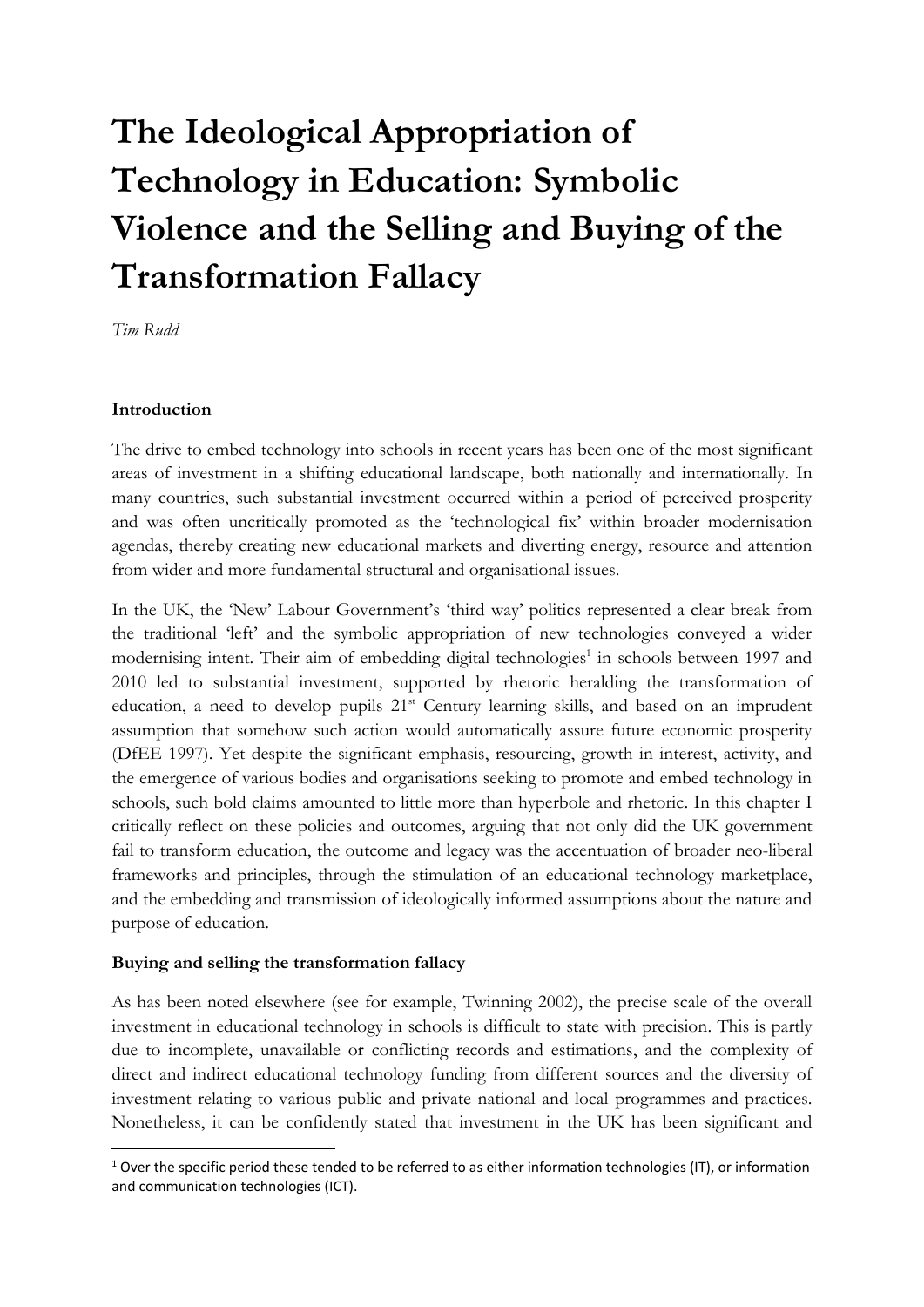unprecedented. Selwyn (2008) for example, claims that between 1997 and 2007, over  $\ddot{1}5$  billion of state funding, in various forms, was directed towards educational technology infrastructure. Year on year from 2001 onwards, schools saw significant increases in budgets for educational technology, with UK state schools recording an overall budget of  $f_{1577}$  million per year in 2009 on products and services, excluding curriculum software and digital content costs (BESA 2010). Other figures show that the resourcing of new technology in secondary schools grew faster than any other part of the state sector, with expenditure reaching  $\ddot{\rm f}$  1.05 billion in 2008-9, as programmes such as Building Schools for the Future and the Primary Capital Programme further increased the spending on educational technology resources (Kable 2008). There were numerous other associated funding streams such as the School Development Grants, National Digital Infrastructure Grant  $(f,40 \text{ million})$  and the Home Access Grant  $(f,194 \text{ million})$ , alongside the funding of associated organisations, and the unknown, yet growing, expenditure undertaken by schools, local authorities and individuals investing in related private sector products and services.

Even against the backdrop of a global economic downturn, the main funding stream earmarked for schools between 2008-11, the *Harnessing Technology Grant*, was initially worth  $f(693)$  million over three years, although this was subsequently cut by  $f<sub>100</sub>$  million by the incoming coalition Government. A recent Forrester report (see Savvas 2011) suggests that the educational technology marketplace has witnessed a 'perfect storm', due to increased competition as Government's seek gain a share of the global marketplace and with schools investing in order to both differentiate their 'instructional offers', and to improve their operational efficiencies. It further highlights that educational technology decision makers in education spend a greater percentage of their revenue (5.5% on average) than other industries (4.2% on average).

These are significant amounts of funding, and one would expect there to be a clear evidence base clearly identifying the impacts of educational technology, highlighting under what conditions such benefits occurred, and demonstrable evidence of concomitant systemic transformation. However, whilst the continued and relentless commitment to investment relayed a powerful message emphasising the transformational potential of educational technology, this appears to be at odds with the starker realities and broader systemic effects.

## **Educational technology as symbolic and ideological power**

Vast expenditure and Governmental rhetoric alone, cannot adequately explain the clamour and subsequent adoption of new technologies in schools. In presenting a critical perspective that seeks to look beyond the rhetoric, it is essential to also consider the social construction of perceptions and the broader symbolic appropriation of technology in society and in the education system. In this sense the argument can be made that new technologies are often presented as a symbolic representation of progressive change, which can serve to mask underlying ideology, oversimplify cause and effect relationships, and may ultimately represent an advanced form of technological fetishism (Hand and Sandywell 2002). As a meditational tool developed and applied within broader social, cultural and political contexts, various symbolic meanings are attributed to educational technology, yet supporting rhetoric often presents technology as ahistorical and apolitical (Noble 1984). The incorporation of technology into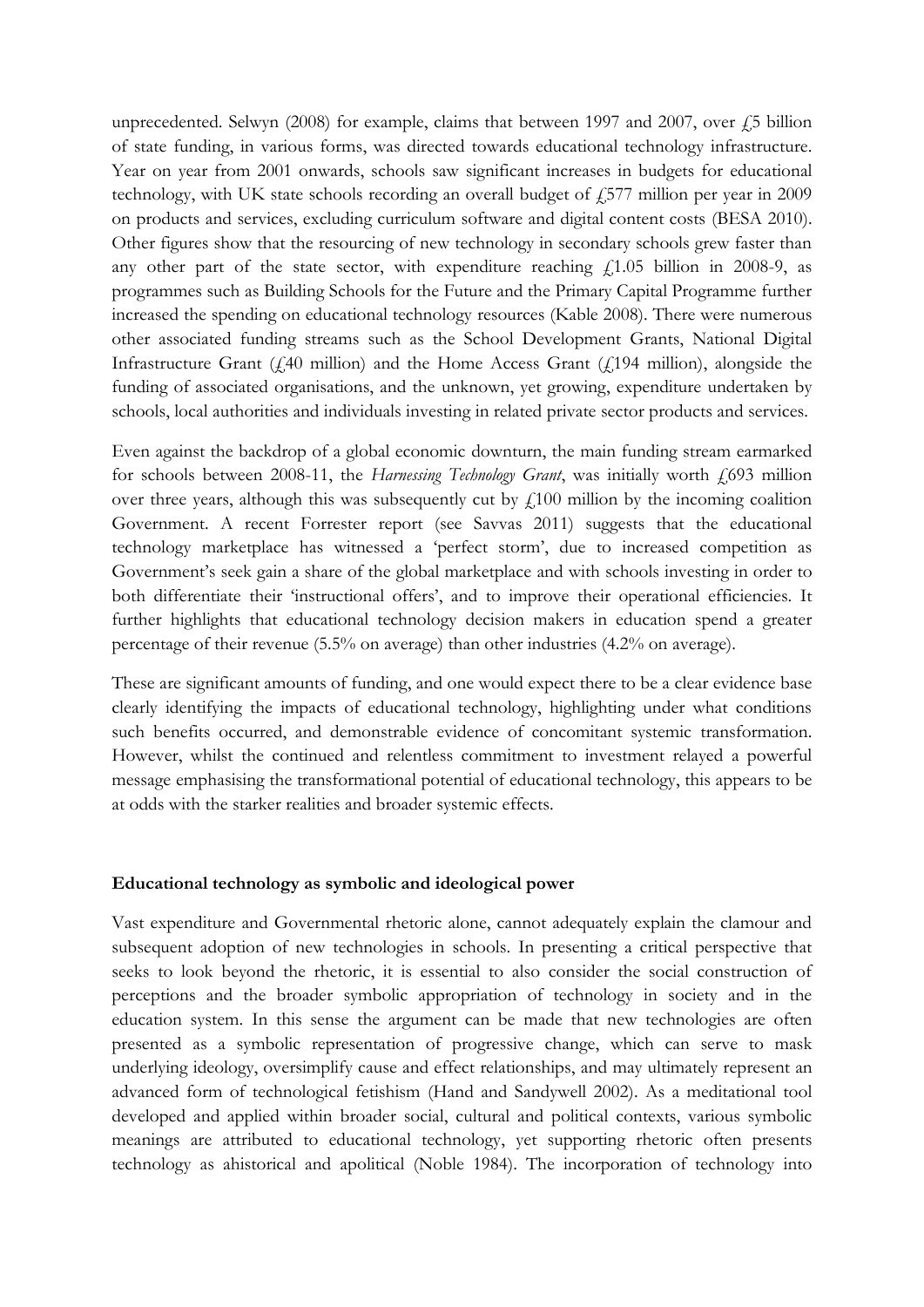education is often presented and perceived as devoid of ideological intent, and largely portrayed as a necessary modernising and democratising tool. However, as knowledge and the instruments for its composition, are situated, constructed and mediated within the context and structures in which they appear (Leontev 1978), the representation, incorporation and use of technologies in schools are also prone to symbolic representation, and subject to prevailing influences of the context, wider fields and structures into which they are mobilised, classified, subsumed and recontextualised.

During their time in office, New Labour's political discourse, evocative of a 'new progressivism' (Giddens 2002) and reflecting a 'third way' politics, was supported by a powerful modernising rhetoric. Ultimately however, their education policies broadly retained the wider ideologically informed neo-liberal accountability frameworks imposed by previous 'new right' influenced Conservative Governments. In replicating broad neo-liberal frameworks (Stevenson 2011), and arguably intensifying the mechanisms for doing so, New Labour endorsed standardised curricula and assessment, rigid and externally imposed measurements, competition, selection, and the technocratic accountability of schools. The embedding, promotion and increased consumption of new technologies aligned with a broader political modernisation agenda, created a vision of a system in transition, and presented a veneer of transformation (Cuban 2001), yet existing market focussed approaches, limited the degree, type, ways, and ultimately the purpose for which technology was used in the classroom. The promotion, incorporation and institutionalisation of technology in a highly structured and recurrently patterned social set of arrangement and spaces, therefore was highly unlikely to bring about the proclaimed transformation without concomitant and significant changes to those broader structures, and the 'rules' regulating the system and generating practice (Bourdieu & Wacquant 1992).

Indeed, it may be argued that to some degree the structuring effects of structures (Bourdieu 1977; 1977a), or the effects systems and related processes have on individuals, are firstly internalised, and then subsequently externalised through language and practice and of actors within the field (Bourdieu 1988). Ultimately this serves to regulate and limit both real and perceived possibilities, opportunities and choices in relation to undertaking new and innovative action. The accompanying official discourse may be viewed as presenting a technoromantic and techno-determinist vision (Benyon & Mackay 1989 & 1993; Goodson & Mangan 1996), in overemphasising the transformative and benign effects of educational technology as an autonomous force, whilst simultaneously overlooking, or understating the significant structuring and mediating effects of neo liberal orientated system requirements. From this perspective, politically motivated claims regarding transformation were both fundamentally flawed and prone to failure, without wider and fundamental systemic changes.

## **'Edubusiness', ideology and the social construction of a 'logic of practice'**

As well as endorsing market principles and related monitoring and control mechanisms, New Labour's tenure saw the extension of the privatisation agenda (Benn 2011), supporting the increasingly pervasive influence of 'Edubusiness' in the schools sector (Ball 2007). At the forefront of New Labour's educational technology policies were overt aims regarding the need to enhance economic competitiveness (Selwyn 2008 *op. cit*.) with the *de facto* assumption that providing industry with learners with appropriate technological and skills is one of the key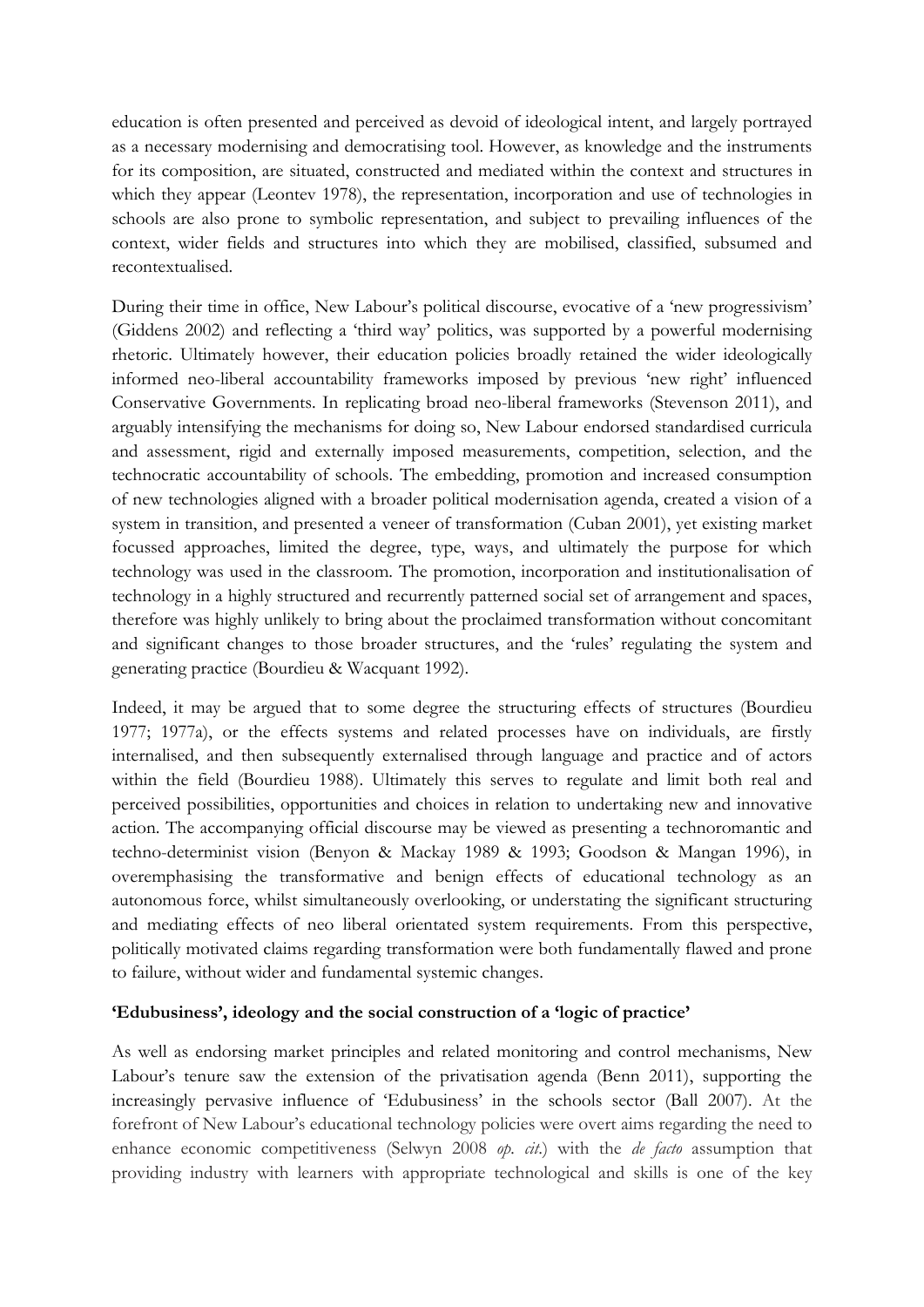functions of education. In so doing, it may be argued that a further ideological shift, subverting the purpose of schools, and the primacy of educational technology within them, toward the needs of industry. The role of business and markets in education was consistently and uncritically presented as a positive force, yet the role this played in the social construction of educational technology tended to be largely overlooked.

This symbolic and ideological repositioning was further compounded through the stimulation of supply side markets, actively promoted and stimulated by Government, which served to create and drive demand by schools, thereby influencing patterns of educational technology product and service consumption. The underlying assumption in much of the accompanying rhetoric implied that the stimulation of an educational technology marketplace would automatically create the dynamism and innovation necessary to drive systemic transformation. However, such assumptions seem somewhat misplaced when the prime motive for private enterprise is to generate profit by providing viable and 'saleable' products resonating with the newly created 'needs' of 'consumers'. Ironically, many of the state stimulated and endorsed educational technology firms orientated themselves toward designing technology 'solutions' to enhance efficiencies in relation to existing structures and related performance and accountability frameworks, which often, perhaps inadvertently, served to reinforce perceptual barriers to more radical innovation, thus reducing the potential for system wide transformation. In other instances, existing products intended for sale in other sectors were quickly adapted for sale into the burgeoning schools marketplace with scant regard for pedagogy or broader cognitive or learning processes.

Given such bold state endorsement, the educational technology marketplace has understandably, continued to be proactive in selling technology to schools perpetuating the perception representative of 'the future', attempting to market products and services as a necessary prerequisite for any forward thinking or progressive school. Yet, this is imbued with both conscious and subconscious messages regarding the nature of society and the role of education within it. Unproblematic visions of an educational future transformed by technology therefore, may not only misleading and based on presumption and conjecture, but can also mask underlying ideology that affects action and practice (Benyon and Mackay 1989). The ideological subtext is often subtly yet inextricably associated with global capital and benefits to capitalism (Waller 2007 *op. cit*.), however the myth of the neutrality of technology was perpetuated despite the design, use and application of technology being a product of historical, social, cultural and political contextualisation, and mediated through the fields into which it is supplied and applied and regulated by the dominant practices which occur within them. A further issue that needs critical reflection was the presumption that industry would automatically act magnanimously, unselfishly, and in an informed manner in assuring profits in a competitive marketplace. The reality is that educational landscape however, amongst the many worthy digital resources and related services, is still littered with inappropriate products, ineffective guidance, unsuitable content, and strewn with meaningless service agreements. The rhetoric of transformation perpetuated by Government, other agencies and bodies, and vehemently promoted by the educational technology industry seeking to capture new markets, may have contributed to the anxiety of local authorities, schools and teachers, fearful of being left behind by technologies promise in a high stakes and profoundly competitive schools marketplace.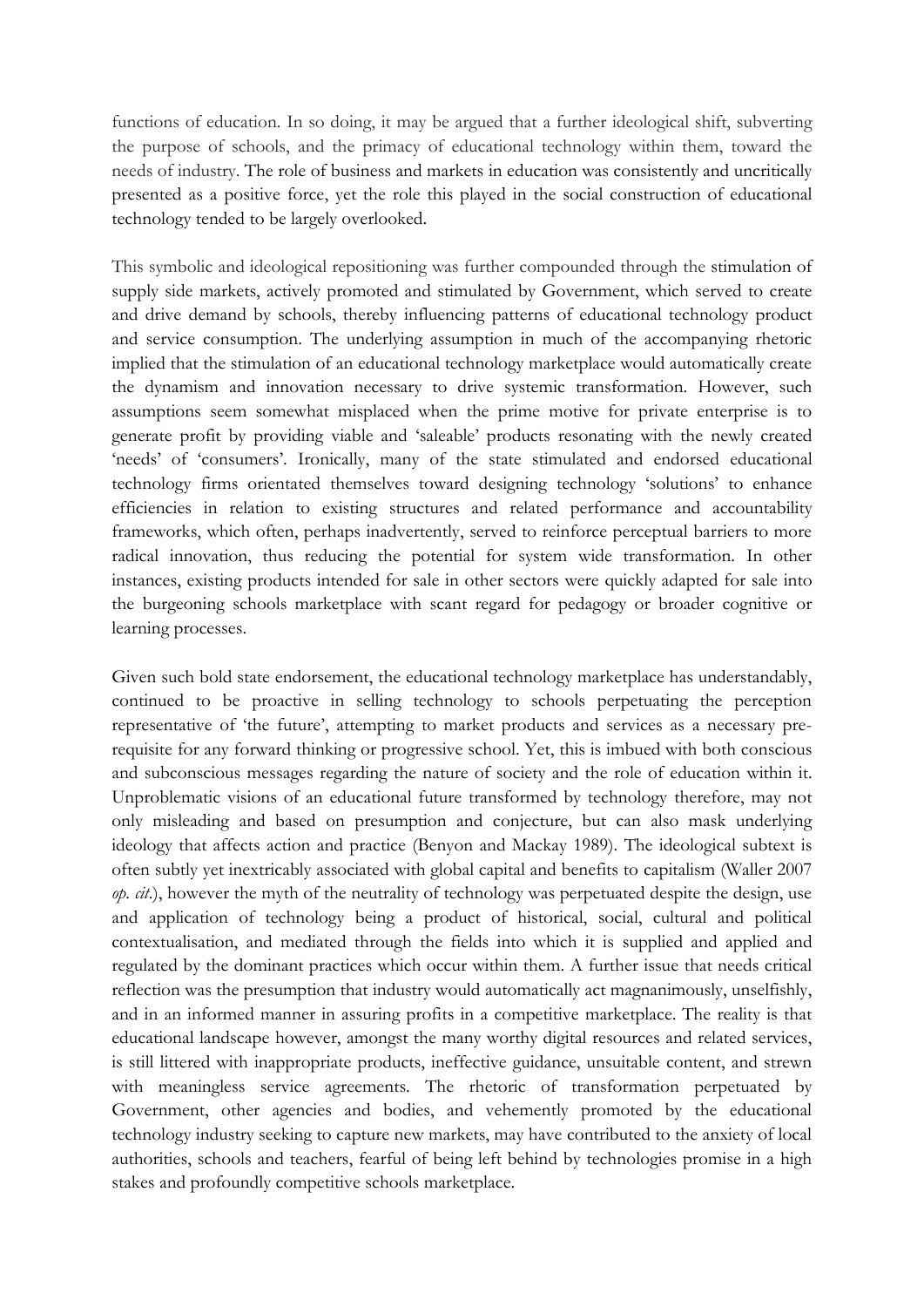Substantial investment and vested industry influence served to relay inculcating messages regarding transformational power of technology and manufactured a perceived need for school investment. Yet, arguably the reality was to create a 'hidden curriculum', governing not only what ought to be bought and taught, but also how and why this should be undertaken, thus ideologically influencing the prevailing 'logic of practice' (Bourdieu 1980).

#### **Manufacturing consent: Financial investment and authoritative discourse**

From the outset, numerous official publications pronounced New Labour's 'third way' commitment to 'modernising education for the next century' (DfEE 1997), which clearly prioritised a vision of education that was key to: *"... helping (our) businesses to compete and giving opportunities to all..."* (Tony Blair, *foreword*, DfEE ibid.), underlining a wider political persuasion to appease and actively involve industry in the process. The authoritative and symbolic nature of such discourse attempts on the one hand to portray educational technology developments as neutral, inevitable and beneficial for all, but on the other, foregrounds the influence of vested industry interests in policy formulation. In the same publication Blair stated:

*"Last year, I asked Dennis Stevenson, chairman of Pearson, to conduct an independent investigation into the potential of information and communications technology in schools. His report identified two main problems – the need to train teachers and to create a market for high-quality British educational software"* (*ibid*.).

It is perhaps unsurprising that an 'independent' report by the Chairman of one of the world's leading education publishing companies, might conclude that there was a need for Government to create and stimulate a market for educational software, - a market in which they subsequently became one of the largest suppliers of multi-media tools, testing programmes and a range of related digital learning content. Moreover, it was also stated that the investment in a National Grid for Learning would be a tool to address the 'problem' of growing the size of the market for software and that Government would: "*... give schools some 'seed corn' funding to buy those services... pioneering this market at home...to create markets for our companies abroad... We believe this strategy will be good for our children and our companies"* (*ibid*.)

The official justificatory discourse espoused the need to 'skill' pupils for the future, yet presented generalised claims based on broad assumptions and ill defined notions, lacking in detail with regard to the nature or purpose of such skills beyond the spurious *training* and vocational needs related to a projected economic future.

## *"Technology has revolutionised the way we work and is now set to transform education. Children cannot be effective in tomorrow's world if they are trained in yesterday's skills"*. (ibid.).

The underlying assumption here is that such skills, or rather some indistinct form of technological literacy, would be crucial for employability and that without such skills learners would be at a disadvantage in the employment market, thus symbolically inferring an ideologically informed view regarding the primacy of education and its subservience to the needs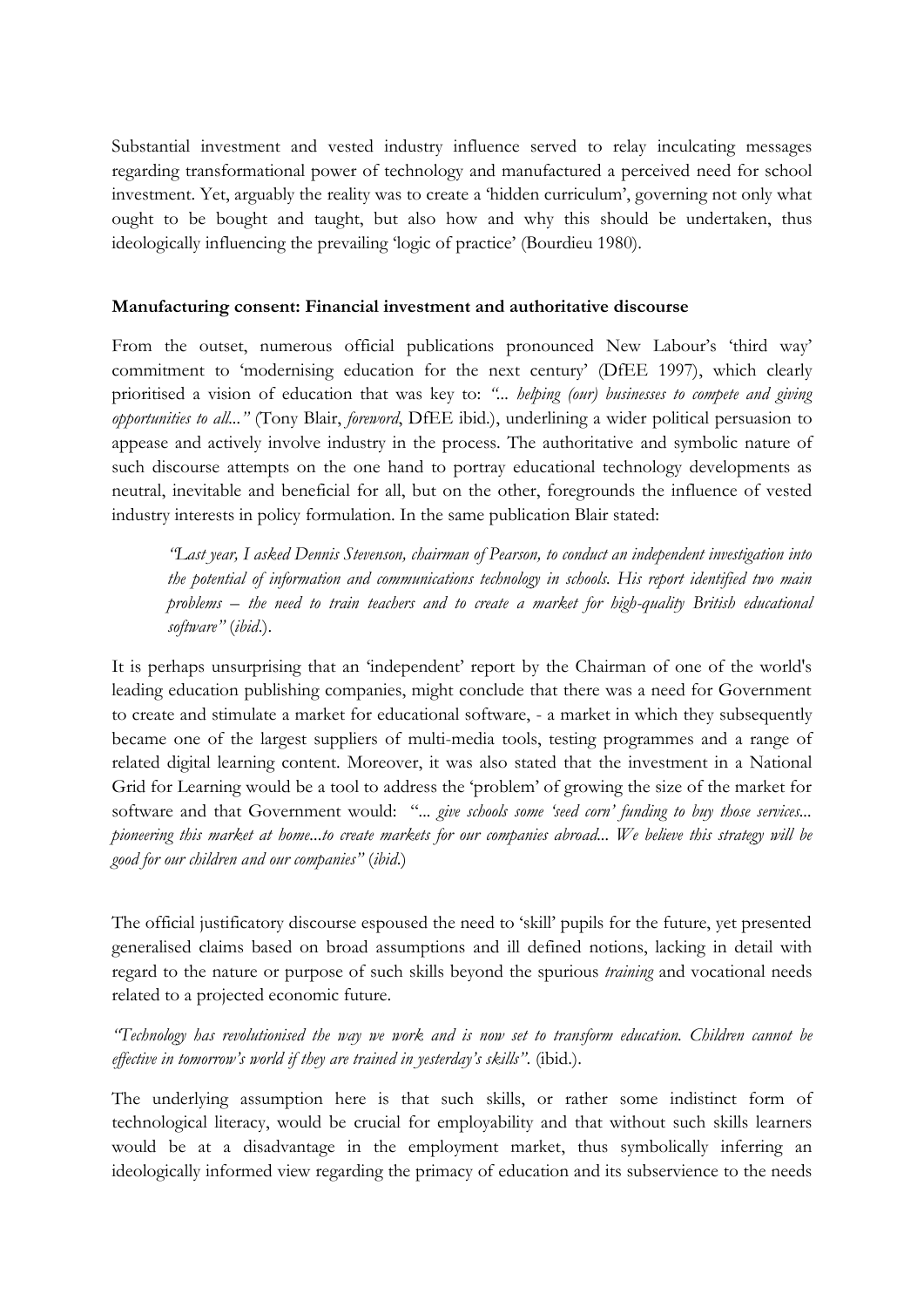of the economy. The authoritative tone presented in official discourse also tended to present both an over-simplified and biased view of the future that belied the implicit vagueness in detail, foregrounding technology skills, yet failing to account for the pace or potential of technological developments. The presumption that the technology used by children in school, and the purposes for which they use it in the school context, will have any direct or significant relationship to the digital tools used in a complex and diverse world of employment currently, let alone the future, is tentative at best. The underlying ideological intent of such proclamations may have been as much about creating general technological dispositions fostering consumption patterns and stimulating demand. In presenting such a view, an overly simplistic determinist argument was constructed that assigned an unwarranted degree of agency to the technology itself , made blind leaps of faith, and masked wider realities and ideology. Such determinist views, constructed within dominant discourse, seldom accentuated or foregrounded consideration regarding human or environmental welfare, or issues of equality, but tended instead to be imbued with implications derived from and promoting the maintenance of existing power relations (Apple 2004). Skills for the future, functional technology and digital literacy skills, as with technology itself, will constantly evolve, yet how they do so will continue to be shaped by the cultural, social and political contexts in which they are appropriated and through which they derive meaning. The transmission of values and emphasis on the importance of schooling to support national economic competitiveness, presents a flawed human capital argument (Blaug 1987), emphasising the surplus value potentially created in 'skilling up' or training learners for the economy, further embedding a hidden curriculum transmitting ideological values, serving to reinforce the role of schools as sites for cultural and social reproduction (Bourdieu & Passeron 1990).

Whilst it may be argued that even given the emphasis and investment in the promotion of educational technology by the Government, and the increasing influence of industry, the wealth of evidence and research in the field resoundingly justified expenditure and expansion. However, on critical reflection, it can be seen that the evidence base is far less convincing than the one perpetuated and not as compelling as might be perceived or expected. This too, perhaps, represents a process of social construction influenced and shaped by ideology and vested interests.

## **The social construction of evidence and the transformation fallacy**

Official publications (see for example: DfES, 2003; Becta 2009) promoted the advancement of educational technology to schools, and numerous 'evidence informed' publications and related arguments were put forward suggesting that such investment would lead to learning gains and school improvement. Whilst it is not possible to conduct an in depth analysis here, even a cursory critical re-examination of some of the key Government and agencies own studies, reports and centrally funded and commissioned research, reveals that the evidence base for justifying investment was far from convincing.

One of the largest early UK studies, prior to New Labour's tenure, the ImpacT report (Watson 1993), concluded that computers could have a positive impact on learning but that findings were inconsistent and varied. Yet, the broader conclusion and interpretation in subsequent publications suggested that as teachers, pupils and schools became more familiar with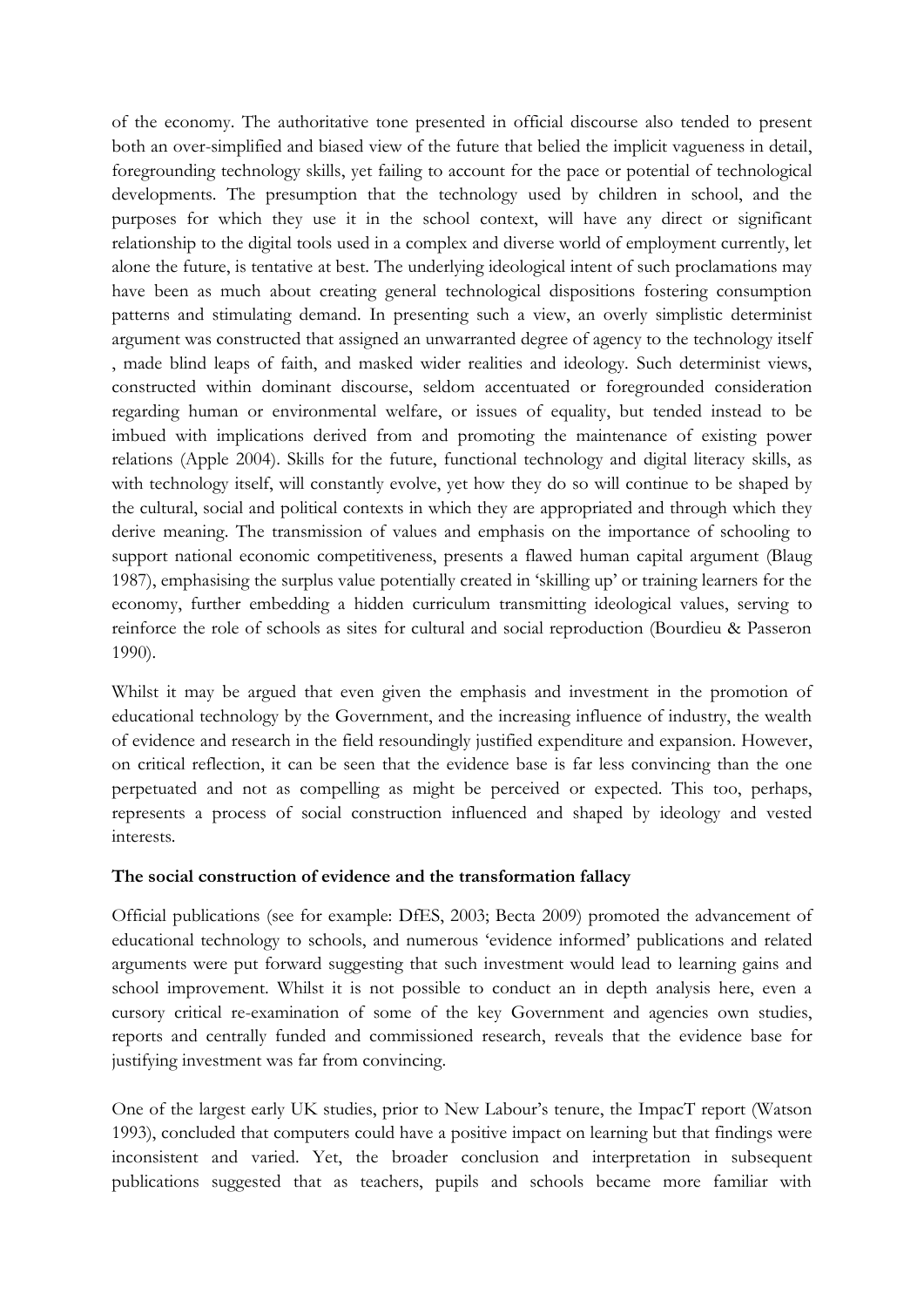technology, greater positive impacts would automatically ensue. This not only downplayed structural limitations and changes in technology over time, but recontextualised findings in line with a broader political modernization agenda. Interestingly, the report's author later pointed out that too much emphasis was being placed on the "actuality of the new" in the field and that: *"… the rhetoric for change has been too associated with the symbolic function of technology in society…"* (Watson 2001, p.264).

The subsequent ImpaCT 2 study (Harrison *et al.* 2002) occurring after significant investment, was one of numerous projects commissioned by the Department for Education and Skills and managed by its adjunct British Educational Communications and Technology Agency (Becta), aimed at evaluating the progress of the Governments Information and Communications Technology (ICT) in Schools Programme. It was one of the most comprehensive investigations into the impact of digital technologies on educational attainment, involving 60 English schools. It concluded that educational technologies had: *"...shown to be positively associated with improvement in subject-based learning in several areas* [and that its] *contribution was statistically significant though not large".* Whilst this suggests there was evidence of impacts against formal subject and attainment areas, the findings may be interpreted in different ways. Again, the assumption was made that increasing familiarity over tie would lead to greater learning impacts. Alternatively however, one could also question the extent of any benefits given the investment and emphasis, and moreover, whether any learning or impact gains would be sustained, increase, or become negligible over the longer term. The various types of technologies and precise ways in which they were utilised, certainly brings into question later uncritical Government proclamations about impacts, which tended to focus largely on the positive findings.

A further large Government project exploring the impacts of technology on learning, teaching, and school organisation was the ICT Test Bed project (Somekh *et al.* 2007). This £35 million Government funded project sought to 'saturate' 31 institutions (28 schools and 3 colleges) with new technologies and provide associated professional development. It was also supported by a discrete ICT Test Bed implementation team, as well as an independent external research team. Perhaps unsurprisingly, with an overall  $f<sub>1</sub>$  million plus institution to expenditure ratio, the results suggested that technology had had a positive impact on attainment resulting in learning gains 'beyond expectation', although more so in primary than secondary, and not always consistently or comprehensively. Again, this evidence was used to inform future policy direction and justify both prior and future expenditure in subsequent promotional literature. However, there are some rather obvious issues that need taking into account. Firstly, the resource and expenditure was not replicable at the national level, nor transferable at school level, and therefore it might be reasonable to assume that attempts to do so would not yield the same reported impacts elsewhere. Furthermore, given the significant resourcing and intense professional development focus, it would have been more surprising if no impacts had been found. Moreover, it is quite plausible that similar, if not greater, impacts had arisen through other 'non technology' focussed interventions if funded to the same value.

Despite what was regularly presented in wider official Government publications and the promotional materials of vested interest groups and private providers, the broad and diverse findings relating to the educational benefits of technology remained relatively unclear and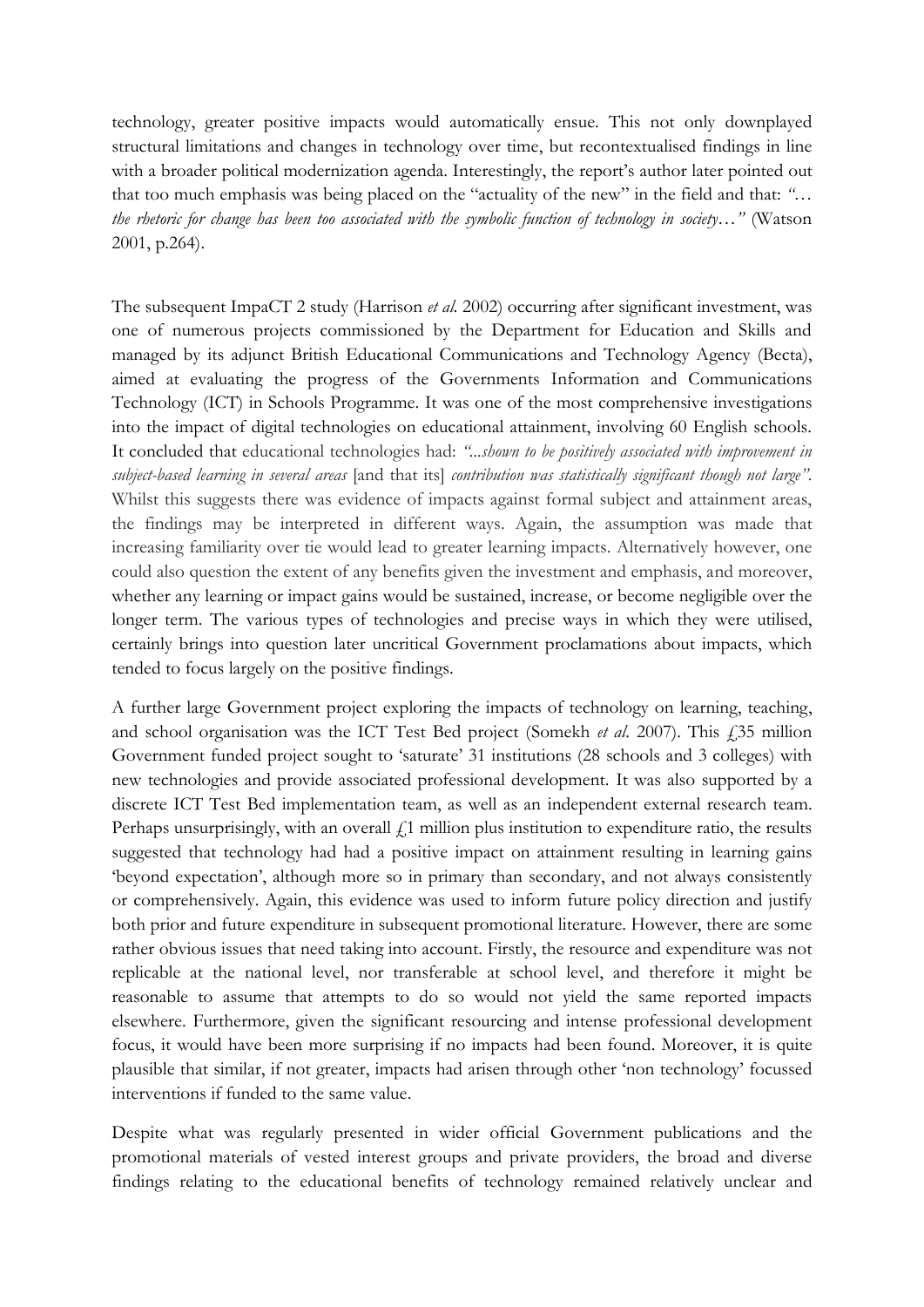clouded by complexity, as even alluded to by Becta itself in one of its reviews of the research publications.

*"Over the last few years, independent studies have analysed the relationship between technology and learning outcomes for school-age learners. These have included interactive whiteboard evaluation studies in primary (Somekh et al 2007a) and secondary schools (Moss et al 2007), the ICT Test Bed evaluation (Somekh et al 2007b), and the 2002 Impact2 study (Harrison et al 2002). The relationship is not a simple one. Time taken to embed the use of technology, school-level planning and learners' skills and models of learning are all important in mediating the impact of technology on outcomes"* (Becta 2009:24).

This is in some contrast to proclamations made the previous year in *its Harnessing Technology, Next Generation Learning* (2008a) strategy, that were nothing short of a distortion of reality. Not only was it boldly stated that all learners need the chance to use technology to support their learning, it further exaggerated the impacts of its use to bring about greater productivity, prosperity, fulfilment, stronger communities and even a fairer society. The recent global economic downturn, subsequent political austerity measures, and record levels of youth unemployment, to name but a few unaccountable variables, should at least lead us to question how overstated such claims are and how they attribute unwarranted democratising power to technology. Such thinly veiled hyperbole, camouflaged by the use of spurious 'evidence' used out of context was commonplace. For example, questionnable extrapolation of results based on an interaction between two (of many other overlooked) variables in research undertaken by the Institute of Fiscal Studies (Chowdry *et al*. 2009), was used on Government and Government agency websites and in other published materials, and subsequently quoted in various other presentations and speeches to the wider educational technology community by Government bodies and industry alike. The claim, presented as fact and devoid of contextual information, was that: "*Research shows pupils could improve by two grades at GCSE with a computer at home"*. (cited in Nutt 2010). This sort of cross promotion by official bodies overstating the presumed positive effects of using digital technologies was common practice.

*"Ofsted recently commented on the benefits gained by learners through using ICT. It concluded that technology was contributing positively to the personal development and future economic well-being of pupils and students"* (Becta 2009).

The commercial influence on Government policies was also particularly notable in the decision to heavily invest in interactive whiteboards (IWBs) and associated training, with initial funding on interactive whiteboard expansion programmes alone totalling  $f$ 50 million (Hall & Higgins, 2005), with subsequent funds and resources being spent on associated training, consultancy and resources, and the stimulation of private industry in the marketplace. At the time of the 'roll outs' there was little clear evidence to suggest IWBs would lead to learning gains. Subsequent research undertaken after interactive whiteboards were placed into classrooms suggests the evidence is still far from overwhelming or consistent. It highlights that benefits are still mediated by numerous factors, including application, use, training, software, time and curriculum fit, pedagogical aims and practices, and so forth (see for example: Higgins *et al.* 2007; Rudd 2007; Moss *et al.* (*op. cit*.), and is often seen as supportive of current rather than transformational practice (Shakantula *et al*. 2010). Such broader findings again tended to be overlooked in favour of the less than prolific positive evidence.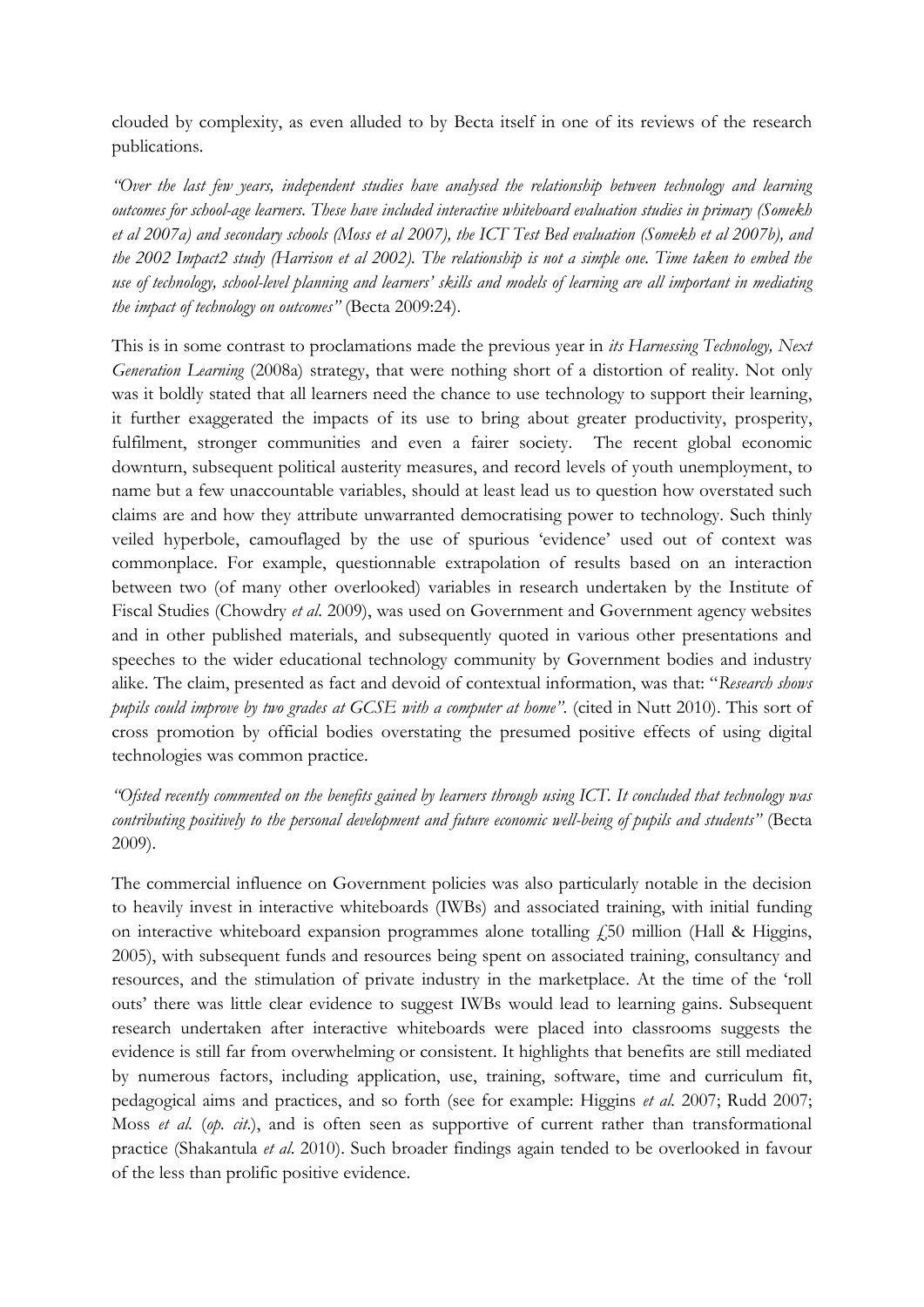Private interest in the field also not only emphasised positive impacts through promotional materials, but were also actively involved in commissioning and conducting 'research' to influence the schools market. Allied to this the burgeoning educational technology marketplace also created new opportunities for writers, researchers and a cadre of consultants to position themselves in a 'profit and loss' marketplace, convincing both policy makers and practitioners alike of the transformational power of technology (Nutt 2010).

The wider academic literature should also be considered in relation to the perpetuation of largely uncritical acceptance of the progress of new technologies in education. Whilst the majority of research is robust, accurate and interesting, much of it, understandably, focuses specifically on what is currently happening in the classroom setting with emphasis on individuals and schools rather than the broader social context and structures mediating the appropriation of technology. Many focus on pilot and intervention projects, new and emerging tools and resources and best practices, which may gravitate toward optimistic representations and possibilities rather than the more mundane realities of day to day practice (Selwyn 2011). A significant other body of research seeks to understand the effects of new technologies in relation to their impacts in relation to cognitive development and processing, learning technology mediated classroom experience, and the process of technology design and use. Whilst these are vital areas for research, the growth in interest in such areas has meant fewer critical and macro analyses have been undertaken.

Others have questioned the validity and robustness of the evidence regarding the impact of educational technologies, suggesting much evidence contains bias, and that positive findings are also overstated in subsequent reporting and presentation to wider audiences (see for example: Truncano 2005) and that vast expenditure has lead to only negligible or unsustainable gains (Pflaum 2004). Moreover, it is not uncommon to hear claims of the broad, or potential impacts of digital technology, as if it were a singular entity rather than the diverse set of tools used in numerous ways, for various purposes. Furthermore, there is often a relative lack of detailed analysis regarding the specific affordances of technology and how it interacts with pedagogical and classroom practices to improve learning. Much of the evidence selectively recited by Government gave little real detail regarding the context or conditions under which any such impacts occur, or indeed why they occur, from a broader educational and pedagogical perspective.

As well as having to question why the less than convincing evidence regarding the relationship between the use of digital technology and benefits to learning and attainment scores; the inadvertent or benign effects elicited from the particular emphases of studies; particular tools and processes being studied; we must also consider the nature and intention of many of the evaluations. It may be argued that the larger Government funded research studies and reports, such as those outlined above, seeking to evaluate the impact of digital technologies in education were often actually *post hoc* evaluations of the Government's prior expenditure and investment in the field. The influence of the funder, their vested interest in relation to their commitments to promoting technology and the aim of stimulating an educational technology marketplace, need to be thoroughly considered in relation to potential influence exerted in shaping the focus,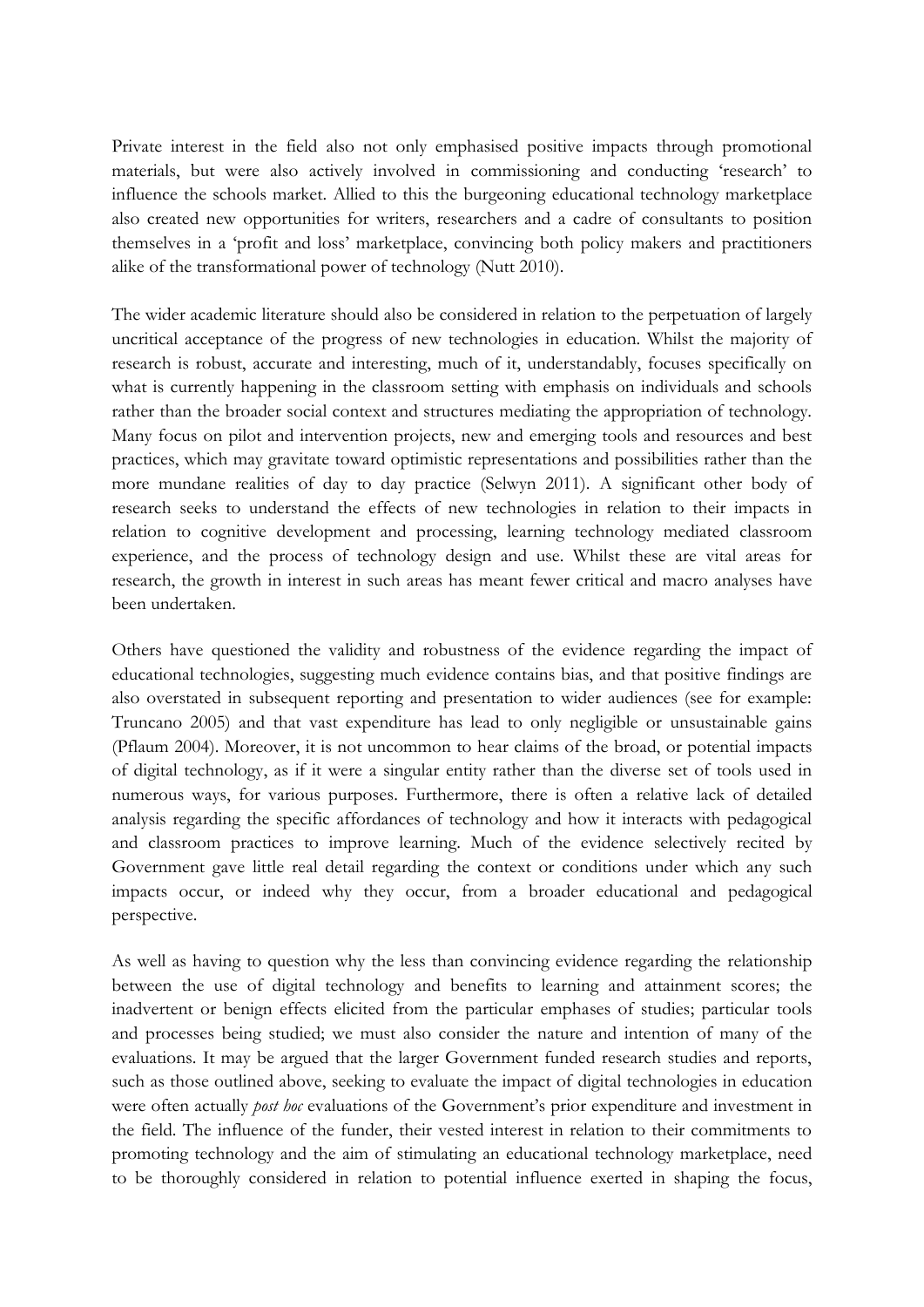design, and more importantly, the subsequent reporting and re-presentation of findings through other mechanisms and media.

Whilst evidence of positive findings are often found and foregrounded, other evidence had a tendency to be somewhat overlooked. Evidence in the field reporting issues such as set up times, the impact of failing technology, ineffective teaching with technology, pupil distraction from task, downtime, cost of upgrades and refurbishment, and so forth, tend to be disregarded as issues that would be resolved over time. Moreover, claims regarding benefits tend to downplay the possibilities of interactions due to the numerous other variables that could come into play, the possibility that impacts are short term, or unsustainable due to cost and changing technology. They also surprisingly, given the scale of investment and the excitement technology can cause, tend to disregard whether results are actually the result of some sort of 'Hawthorne Effect' caused by specific investigation, or whether outcomes are due to increase in human and technological resources, or related clarity over learning aims as part of the project process. Moreover, in an educational landscape littered with numerous initiatives, policies and programmes, and with numerous individual and institutional factors and variables in operation simultaneously, it is hard to isolate the impacts on learning and attainment scores and attribute them solely to the use of technology within the educational context.

The broader literature focussing specifically on barriers to the 'effective' use of digital technology, identifies numerous real and perceived intrinsic and extrinsic barriers to 'innovative' practice in schools, occurring at both micro (teacher/classroom), and the meso (organisational/institutional) levels (see Becta 2004; Balanskat *et al.* 2006). However, macro level, or educational system level barriers also have to be accounted for in relation to the effective use of educational computing (Balanskat *ibid*.), and in mediating more innovative learning experiences that better harness the affordances of the technology for deeper, collaborative and creative modes of learning. For example, Shakantula *et al*. (*op. cit*.) drew on expert perspectives on technology use in European schools who identified that the use of digital technology in schools is not necessarily innovative and is often used as little more than 'an up to date pen and pencil method'. They state that tools such as whiteboards are still dominated by frontal teaching methods, often failing to exploit the interactive potential fully into learning experiences and teaching strategies, thus negating potential for more collaborative and creative skills development. They further highlight however, the need to tackle educational innovation in a holistic manner, as changes in practice and curricula can be undermined if they are not matched by similar changes in imposed testing, targets, assessment, measurement and accountability requirements. In short, structural regulatory frameworks present system level obstacles to innovation, the development of broader skills and more engaging pedagogical practices, thus negating transformational possibilities. Similarly, prescriptive and content heavy curricula and rigid assessment methods emphasising knowledge acquisition and factual recollection, or perhaps regurgitation, results in compartmentalised and decontextualised learning and hierarchical relationships, with a pervasive ethos of control that promotes conformity rather than diversity that stifles creativity.

Balanskat *et al.* (*op. cit*.) undertook a meta level analysis based on evidence from 17 'impact' studies and surveys carried out at national, European and international levels. They noted that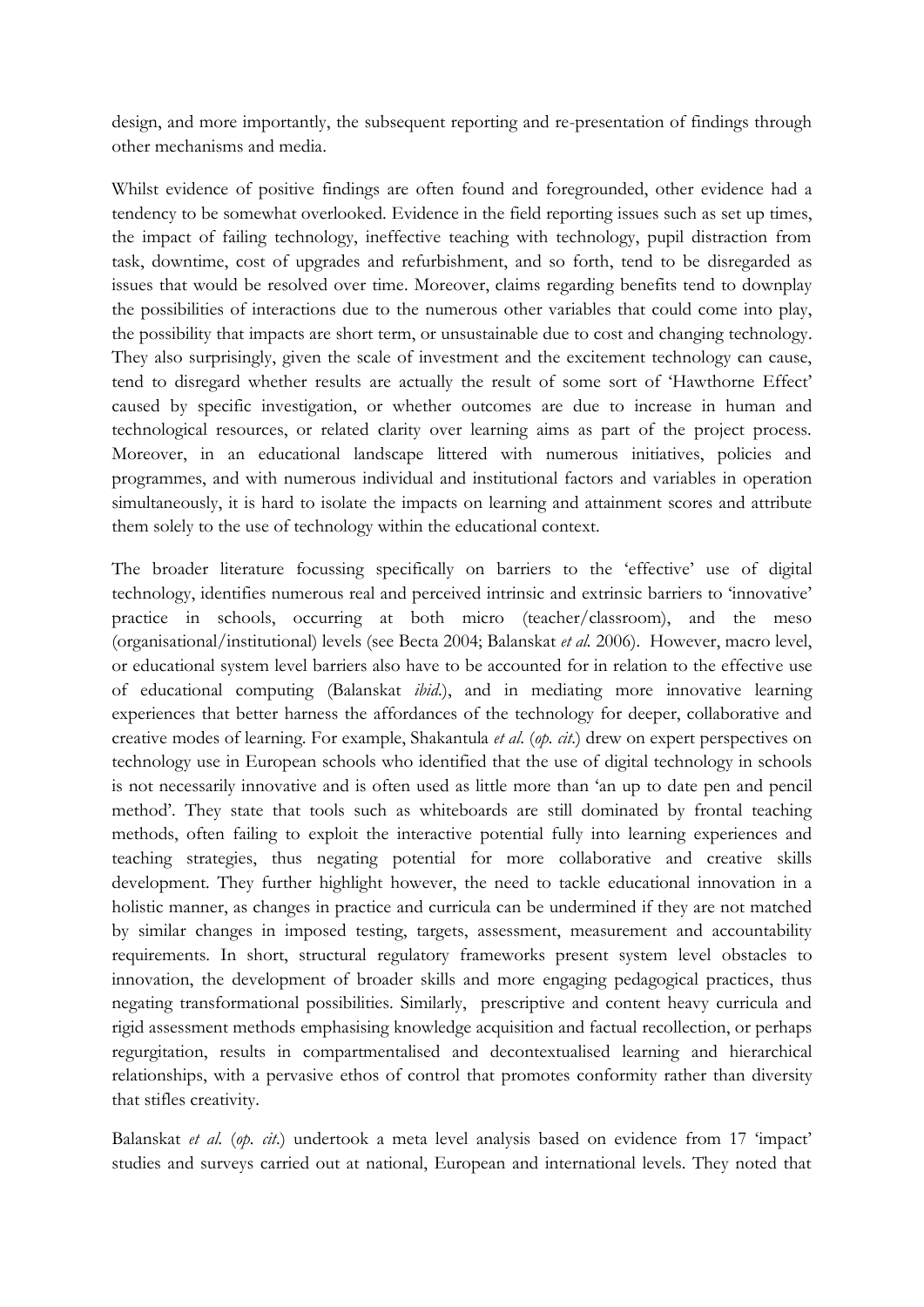the rigid structure of the education systems impeded the effective integration of digital technologies into learning.

*"Sometimes education systems work against ICT impact and even if educators are not ICT-resistant, in some cases the system under which they work is. For example, in UK, national tests are not made for ICT rich schools. Studies such as the Test Bed study give some valuable results concerning the factors that impede the effective use of investments in ICT. As it was shown in the study investments in ICT are not able to have an impact they should have in secondary schools within the present education system... For example, in the Impact2 study some teachers explain that very little use of ICT was made in Key Stage 3 English, because of the need to prepare for the public examinations... Indeed, existing assessment and evaluation methods primarily focus on content and neglect social and other abilities of learners. Competencies such as problem solving, presenting material in novel ways, collaboration or creativeness are only to a limited degree covered in national exams. Students receive no credit for these new competencies they have developed."* (pp. 52-3).

Across the research literature there is a wealth of often overlooked evidence that calls into question the systemic limitations that seriously reduce possibilities for transformation. Innovations, such as new technologies, are defined by and shaped by the context and conditions in which they are used. At a micro and meso level context, history, preferred pedagogical practice, and so forth, will all mediate how technology is integrated and used in learning and teaching. However, within the context of a rigid and highly structured field, any great degree of diversity and dynamism is likely to be severely mediated and refracted in line with underlying regulatory logic. Across a rigid, accountable and prescriptive system therefore, the tendency has been for new technologies to be appropriated to improve efficacy and effectiveness of the current system, rather than to transform, as alone new technologies lack the agency perversely often attributed to them in official discourse.

## **Educational technology, performativity and isomorphism**

In the later stages of New Labour's tenure, emphasis seemingly shifted toward addressing school and practitioner 'weaknesses' in relation to the use of technology, identifying individual and institutional factors mitigating effective use. In an attempt to gain more leverage and influence, and generate further interest and impact, the attention of Becta, the Department for Education and Skills, and a growing number of other agencies, organisations, and private companies shifted to the development of further frameworks and blueprints for effective or best practice. Various matrices, metrics, review frameworks, educational technology 'marks' and 'accreditation' routes were developed with the aim of fostering somewhat abstract 'e-confident systems', 'e-mature schools' and 'e-confident teachers and learners' (see for example Becta 2008, 2006; NCSL 2004; NAACE 2008).

This shift in strategic emphasis seemingly intensified the perceived need for investment and use of digital technologies in schools and further valorised and inflated the 'currency' of digital technology in the educational marketplace. Such tools identified 'what good use of ICT' looked like and provided various benchmarks and action plans for improvement. Vast resources were spent focussing on system efficacy, monitoring and performativity (Ball 2000; Lyotard 1979) measures as a means for raising standards and competition within existing frameworks, simultaneously identifying areas for infrastructural, content and practice development. In so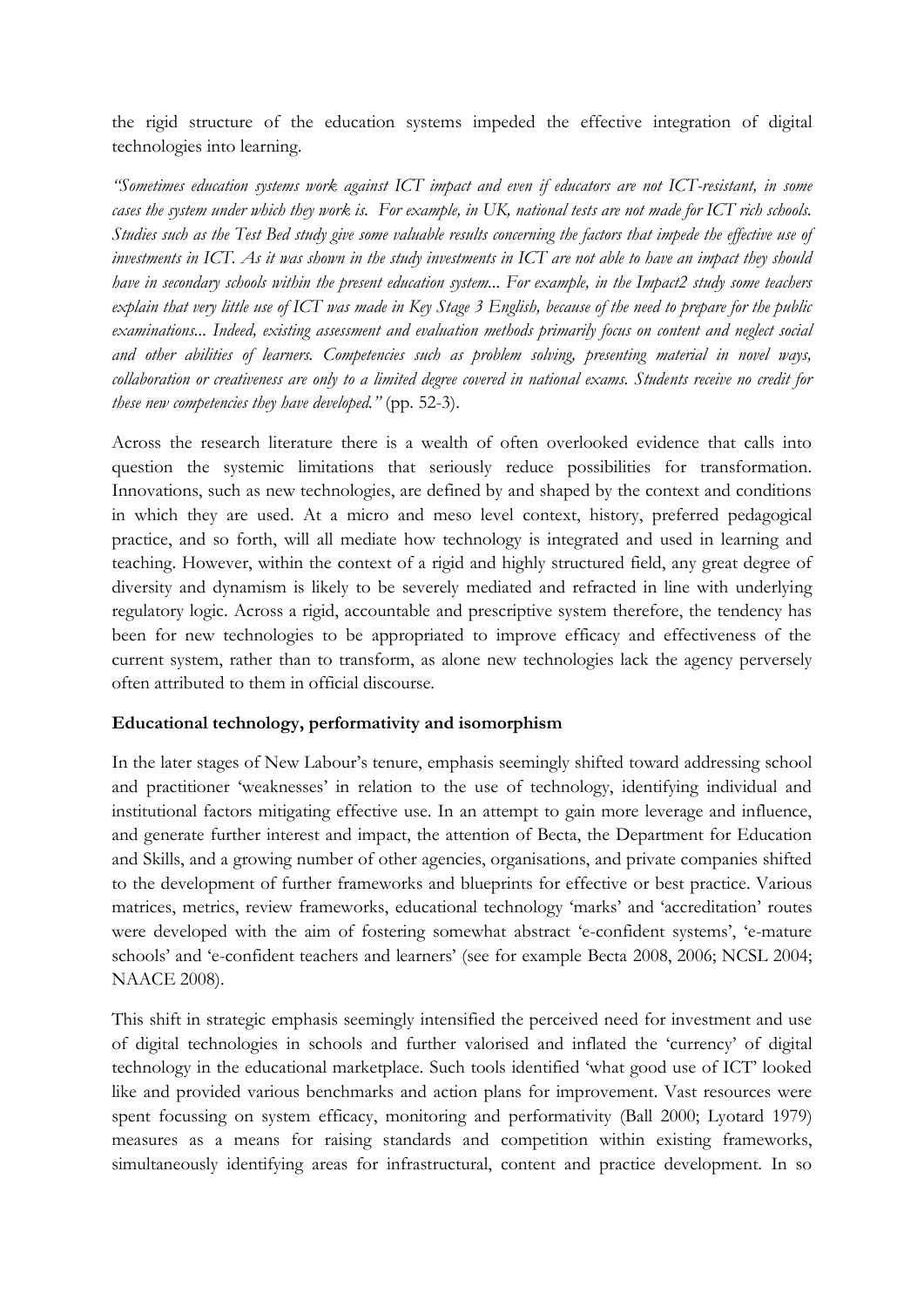doing, greater emphasis was placed on to the role of teachers and institutions in taking subsequent action, resulting in further investment and demand, yet effectively serving to recontextualise technology as a tool for maintaining and increasing efficiencies within the system. As Fisher (2006) argues, whilst discourse surrounding educational technology espoused system wide transformation, the reality was often seeing *"the same thing done differently"* (p. 293), whilst Hammond *et al.* (2009) suggest that whilst there was a significant increase in resources and a whole range of innovations in policy and practice, the central control over the organisation of schools, curriculum and measurement mechanisms remained largely unchanged. Arguably, rather than promote the transformative practice consistently alluded to, the emphasis in a controlled marketised system resulted in significant 'isomorphism' (DiMaggio & Powell 1983), with schools imitating one another, or developing independently but under broadly similar conditions with set parameters and guidelines, thereby embedding technology in broadly similar ways. Broader frameworks set out (coercive) parameters, and official models of best practice and frameworks of so-called 'e-maturity' resulted in schools responding to uncertainty by imitating (mimetic) other institutions and organisational configurations in the belief this would be beneficial. Such beliefs also provided the orientation for significant normative isomorphism of the teaching profession, persuaded by the constructed and perceived need to incorporate new technologies into practice, and predicated on and regulated by formative systemic and organisation orientation.

## **Educational technology, ideology and symbolic power**

The proliferation of new technologies in education triggered a concomitant burgeoning network of organisations, agencies, industries and interest groups that either by design, or by default, over-emphasised the impacts and importance of technology.

*"...once a feeling or a mode of action has been embodied in the mythology of a large group of people it acquires and incalculable power".* (Tilyard 1962: in Hughes and Tight 1995:291)

Consistent Government messages, reinforced by vested interests in the technology industry and amongst wider groups and media, perpetuated a largely consensual discourse supporting the seemingly inexorable and largely positive influence of technology in society and education, whilst propagating specific projections regarding the future of learning, society, and the importance of economic competitiveness. Such discourse was persistently reiterated until it entered common parlance as taken for granted assumptions and gaining general acceptance. As Young (1984) asserts, whilst we should not look to create 'anti-technology' arguments *per se*, there is a much greater need to be more critical and highlight how technicist approaches become embedded in conventional 'wisdom'.

*"...perhaps the most effective means of ensuring public co-operation is the rapid institutionalisation of 'computer literacy' through the premature installation of new requirements for schooling and jobs, which literally forces the population to accept a new set of dubious realities".* (Noble 1984: 609)

Noble (*ibid*.) argued that a vocational and market ideologies surrounding computer literacy (such as those promoted and exacerbated under New Labour), which are linked to employability and economic competitiveness, are used to validate the imposition of I[C]T policies, virtually free from critical analysis. Others have long espoused the need for more critical analysis, as there is a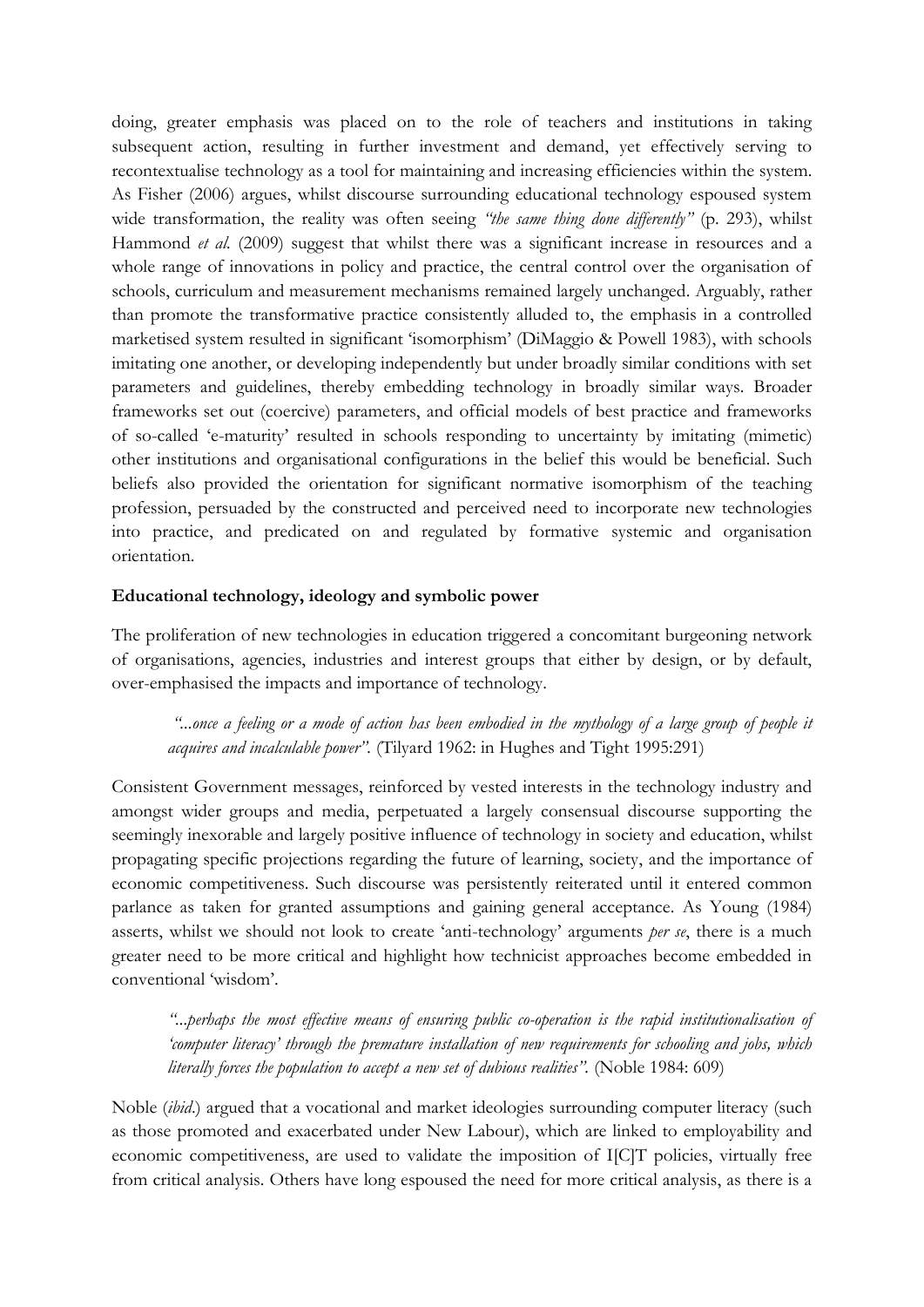tendency that the ideology of computer literacy benefits vested industry interests but is presented as common sense and beneficial for all equally (Goodson and Mangan *op. cit*.; Goodson 1992). As Selwyn (1997) suggests, educational technologies may offer many potential educational advantages, yet they are often viewed with excessive optimism.

Uncritical arguments presented in relation to the future employability and the nature of the future of work and society offered a case for the expansion of digital technology in education based on the seeming plausibility derived from accordance with broadly one dominant vision of the future of productivity. Perhaps more importantly, in doing so, it also served to further subvert the perceived purpose of education to the needs of the economy and private accumulation. The progressive and transformational message surrounding new technology has been propagated and has become embedded in our cultural psyche, constructing educational technology as a necessity not only in terms of learning potential but also in relation to the skills needed by industry. Drawing on Noble's (1998) prior assertions, it may be argued that the heralded technological transformation has merely provided a 'disarming disguise' for the further commercialisation of education through the commodification of learning (Cuban *op. cit*.) and the stimulation and growing influence of the private sector producing marketable products for sale to help schools and pupils compete in a neo liberal framework of accountability, measurement and control.

Thus, we cannot ignore the role educational technology policies have played in serving to intensify schools as sites for social and cultural reproduction through the appropriation of neo liberal language, ideology, 'rules' and logic (Bourdieu 1993). In subverting further the purpose of education to the needs of capitalist accumulation and wealth generation through the creation of a marketplace producing commercially viable products to service, intensify and further reify existing frameworks and practices informed by human and intellectual capital inference and technicist delivery models, symbolic violence through pedagogic action has also occurred (Bourdieu & Passeron, 1990). The authoritative discourse within a framework of disciplinary power in a highly structured and regulated field increasingly influenced by market forces, resulted not in transformation, but an intensification and digitisation of existing practice through the construction of idealised forms of conduct and practice. The discourse and language of transformation and modernisation were subsumed within a regulatory neo liberal framework, which ultimately meant that the more innovative possibilities for technological support for learning were lost through incorporation into existing everyday practices normalised by the dominant logic operating and exerting control over the field of education (Foucault 1977).

In this sense, we must consider educational technology as playing a role in the inculcation in the dominant orthodoxy and hegemonic representation of world views and discourse, concealing alternatives and reproducing unequal power relations (Hoffman 2004). The neo-liberal consensus pervading language and structures in education, and in broader common-sense interpretations of the world (Harvey 2005; Bourdieu 1998a, 1998b), positioned and mediated the potential of new technologies predominantly as a 'techno-centric fix' (Kvasny 2006), or force for modernising a competitive system, serving to make more efficient existing modes of accumulation, whilst making unfounded claims suggesting improved access to technology would somehow lead to improved life chances and mobility for all. It was not meaningfully constructed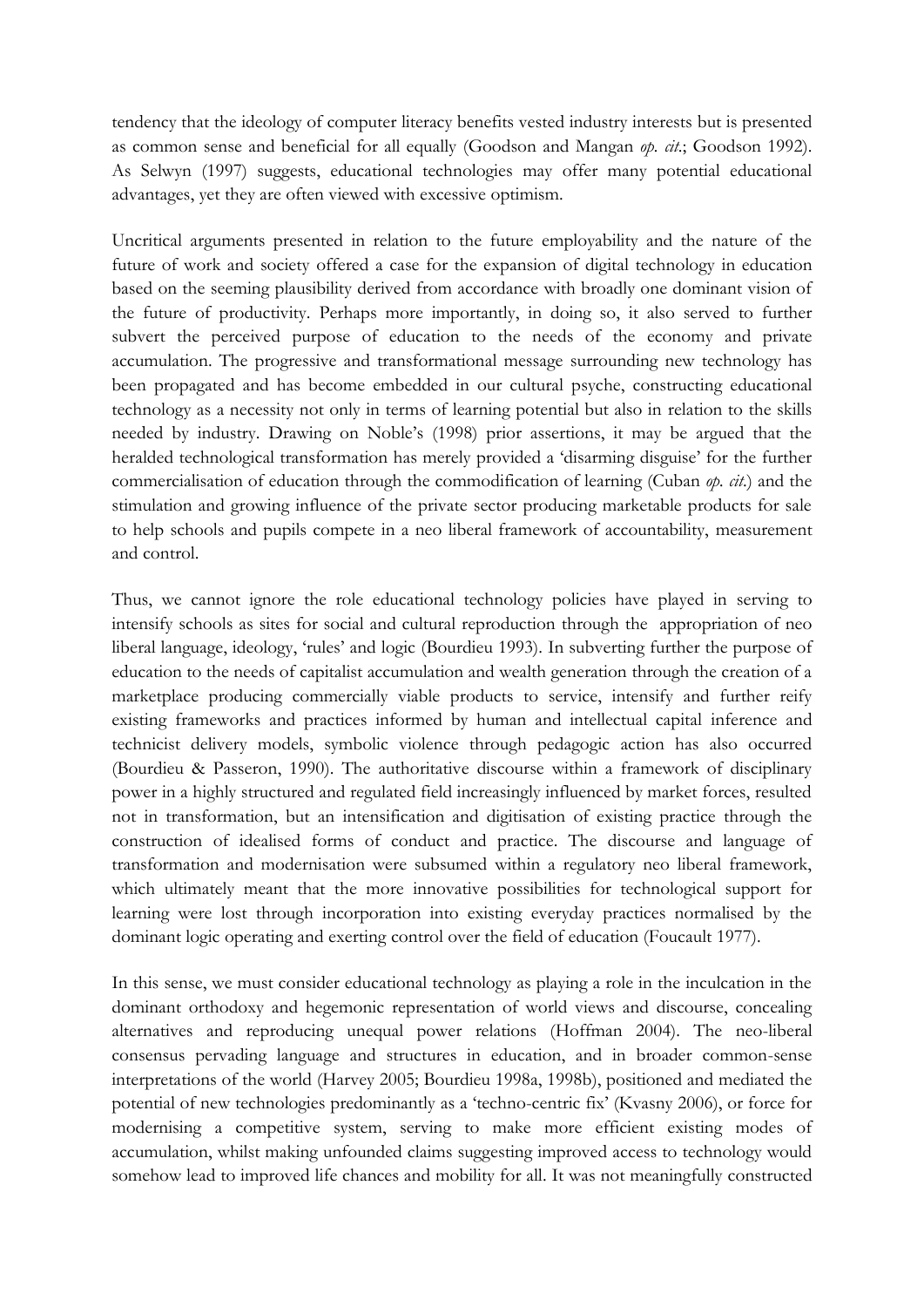as a liberating force for learning, or as a tool to enhance broader social justice and equality, nor as a tool to challenge systemic and patterned dimensions of disadvantage and inequity.

## **Neo-liberal 'newspeak': the fallacy of transformation and perpetuation of hegemonic orthodoxy**

The embedding and proliferation of technology in education was clearly located within New Labour's 'modernisation' agenda, which justified its emphasis in relation to a seemingly inevitability and irreversible process of change, partly determined by a perceived unstoppable and unprecedented process of technological advancement. Presented as a *fait accompli*, it received far less critical attention, and furthermore, it drew on broader neo-liberal vocabulary and associated 'newspeak' (Wacquant & Bourdieu 2001) that has come to pervade our language, discourse and media, and which has diffused as a new 'planetary vulgate'. Drawing on such a perspective, there is an emphasis in accompanying discourse around terms such as 'globalization', 'flexibility', 'governance', 'employability', and 'new economy', whilst terms such as 'capitalism', 'class', 'exploitation', 'domination', and 'inequality' are conspicuous by their relative absence, deemed largely irrelevant in political and public discourse. Moreover, this represents a new form of imperialism whose effects are even more powerful because it is not only directly promoted through partisans of the neo-liberal revolution whose intention, under the banner of modernisation and transformation, is to brush aside, *"the social and economic conquests of a century of social struggles"* (*ibid*. p.1) but is also perpetuated by the 'cultural producers', such as researchers, writers, practitioners, evangelists and activists, who may perhaps still perceive themselves as progressives or opposed to neo-liberal agendas. From this perspective, it represents a form of *symbolic violence* (Bourdieu 1990a) in that it relies on a relationship of constrained communication in order to de-historicise and universalise and create *misrecognition* (Bourdieu 1998), positioning individuals as responsible for their own position in the world, whilst masking the role of ideology and societal structures (Bourdieu *et al*. 2000) in the creation of *a priori* judgments. In this sense, the fallacy of educational transformation has been constructed and perpetuated as neutral process, yet has progressed through truncated dialogue serving to mask broader ideological bases and consequences, with those opposing or resisting its inexorable proliferation into education often perceived as luddites, anti-technology, laggards, resistant, unnecessarily sceptical or out of touch.

Despite how this may be read, given the interests and investment in the field, this is not an antitechnology argument. Rather it is one that offers a critical reflection of the wider macro conditions and ideological influences at play that have regulated and generated practice and action. Not only negated the potential for systemic transformation and more innovative learning and teaching but have served to structure and further embed unequal power relations within the education system. Understandably, educational technology offers great cause for optimism as it represents a set of potentially powerful tools that can assist and enrich learning and teaching in previously unimaginable ways, and the field offers many striking examples of innovative, creative, engaging, meaningful and collaborative learning facilitated by the affordances of technology. Yet perhaps the most striking and beneficial often appear on the margins, when technology is specifically applied to address particular or special educational needs, or where they occur outside or on the edges of accountability structures and systems of stringent measurement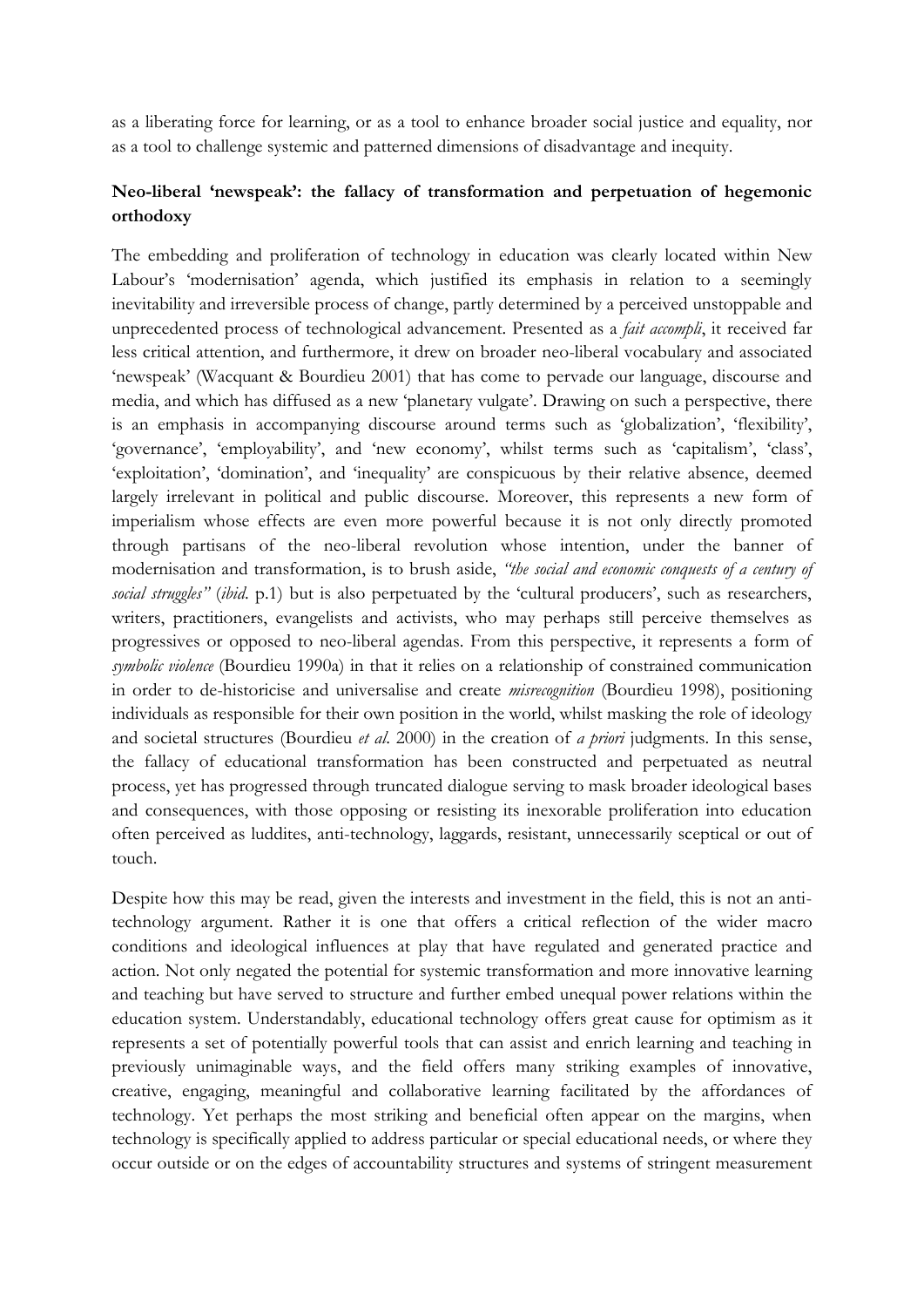and control. Whilst the design, appropriation and use of technology is not automatically political or ideological, the fields into which it is incorporated are, to a greater or lesser degree. The structuring effects of such highly prescriptive and unequal fields, systems and structures, which reflect the needs of particular interests over others, serve to imbue practice and use with an often unconscious set of actions that relay and reify broader political and ideological intent, propagating symbolic violence and reproducing underlying power relationships.

Because of the ideological orientation and inequalities inherent within the system, issues of equality, social justice and democracy are not of central concern but are peripheral, often 'add ons', after thoughts, or constructed around institutional or individual deficit models, based on truncated language or skewed evidence the masks broader principles and alternative ideals. Educational technology could be constructed differently, - as a liberating tool for equality, empowerment, social democracy and wider socially good purposes. Yet 'social good' is framed by hegemonic discourse in relation to economic competitiveness, accumulation, competition and mobility. Technology is unlikely to bring about systemic educational transformation within a system of unequal power relationships. Perhaps it has more transformational potential outside and on the margins of the restrictive confines of regulatory systems, through acts of resistance that challenge dominant orthodoxy and the tyranny of the market.

## **REFERENCES**

Apple, M. (2004) 'Are we wasting money on computers in schools?' *Educational Policy*, 18, 3, pp.513-522

Balanskat, A., Blamire, R., & Kefala, S. (2006). '*The ICT Impact Report: A review of studies of ICT impact on schools in Europe'.* European Schoolnet, European Commission, 11 December 2006. Accessed 11/02/12 [http://ec.europa.eu/education/pdf/doc254\\_en.pdf](http://ec.europa.eu/education/pdf/doc254_en.pdf)

Ball, S. (2007) '*Education plc: Private sector participation in public sector education'*. London, Routledge.

Ball, S. J. (2000). 'Performativities and fabrications in the education economy: Towards the performative society?' *Australian Educational Researcher* 27(2): 1-23.

Becta (2009) '*Harnessing technology review 2009: The role of technology in education and skills'.* Coventry, Becta

Becta (2008a) '*Harnessing technology: Next generation learning*. *2008-14. A summary'.* Coventry, Becta

Becta (2006) *'ICT self review framework'*. Coventry, Becta. Accessed 03/03/12

[http://webarchive.nationalarchives.gov.uk/20101102103713/https://selfreview.becta.org.uk/](http://webarchive.nationalarchives.gov.uk/20101102103713/https:/selfreview.becta.org.uk/)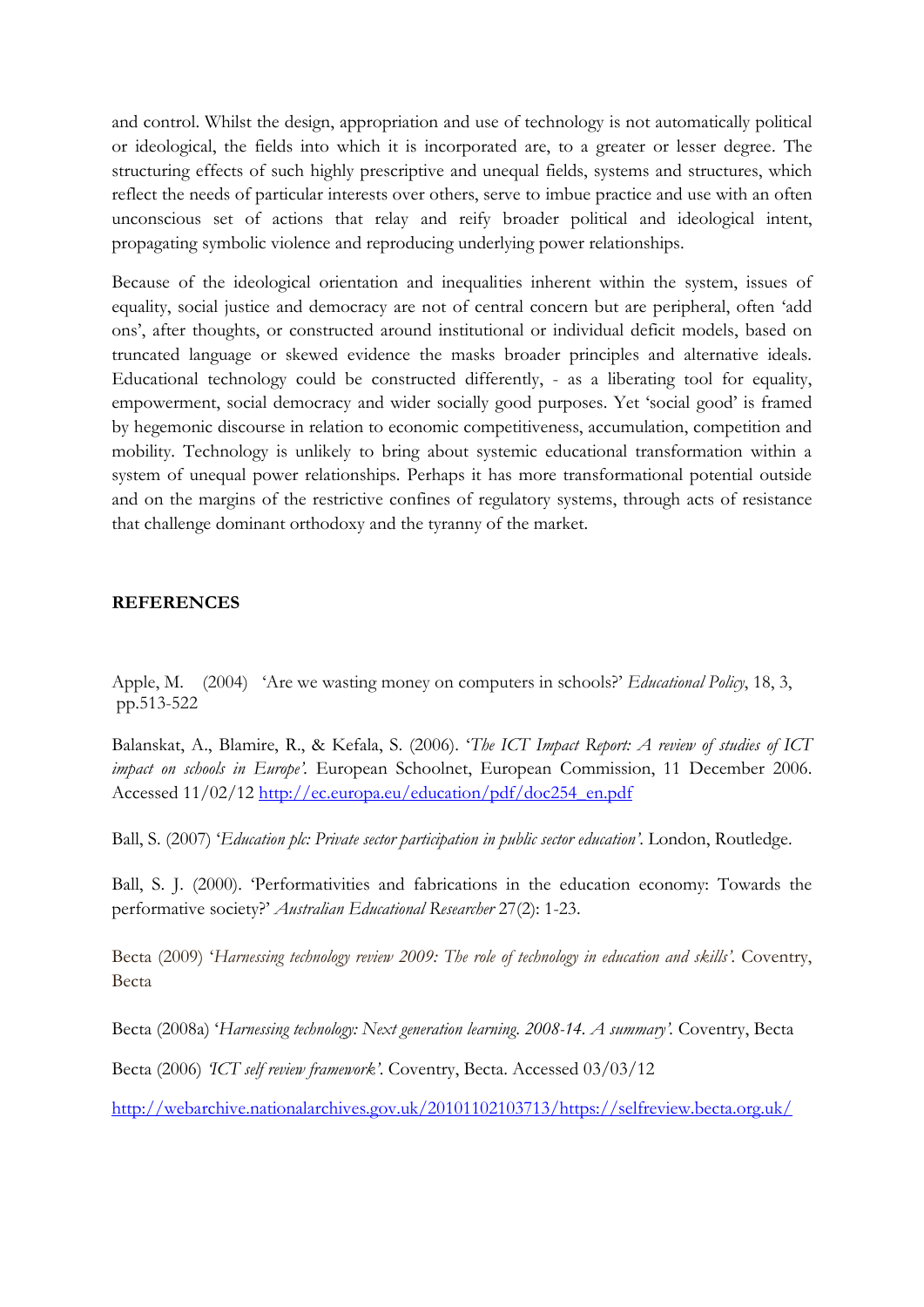Becta (2008) '*The state of play: E-maturity: A progress report'*. Coventry, Becta. Available at: [http://www.teachfind.com/becta/becta-research-research-becta-research-harnessing](http://www.teachfind.com/becta/becta-research-research-becta-research-harnessing-technology-schools-survey-2009%20Accessed%2003/03/12)[technology-schools-survey-2009](http://www.teachfind.com/becta/becta-research-research-becta-research-harnessing-technology-schools-survey-2009%20Accessed%2003/03/12) Accessed 03/03/12.

Becta (2004) '*A review of the research literature on barriers to the uptake of ICT by teachers'.* Coventry, Becta.

Benn, M. (2011). '*School wars: The battle for Britain's education'*. London, Verso.

Benyon, J. & Mackay, H. (1989) 'Information technology into education: Towards a critical perspective'*. Journal of Education Policy*. Vol. 4 No.3 pp. 245-257

Benyon. J & Mackay, H. [Eds.] (1993) *'Computers into the classroom: More questions than answers'*. Philadelphia. Falmer Press.

BESA (2010) *'ICT in UK state schools. 2010 summary report'*. BESA. Accessed 02/02/12 <http://www.besa.org.uk/documents/1467/>

Blaug, M. (1987) 'Rate of return on investment in Great Britain'. In M. Blaug, *The economics of education and the education of an economist.* New York: New York University Press.

Bourdieu, P. and Passeron, J-C. (1977) *'Reproduction in education, society and culture*'. London, Sage.

Bourdieu, P. (1977a*) 'Outline of a theory of practice'*. Cambridge, Cambridge University Press

Bourdieu, P. (1988) *'Language and symbolic power'*. Cambridge, Polity Press

Bourdieu, P. (1990). *'The logic of practice'*. Stanford, Stanford University Press

Bourdieu, P. & Wacquant, J. D. (1992) '*An Invitation to reflexive sociology'.* Chicago, Chicago University Press.

Bourdieu, P. (1993) '*The field of cultural production'.* New York, Columbia University Press.

Bourdieu, P. (1998) '*Practical reason: On theory of action'.* Stanford: Stanford University Press

Bourdieu, P (1998a) *'Acts of resistance: Against the new myths of our time'*. Cambridge, Polity Press

Bourdieu, P. (1998b). 'The essence of neoliberalism'. *Le Monde Diplomatique*. Accessed 15/03/12 [www.hartford-hwp.com/archives/25/115.html](http://www.hartford-hwp.com/archives/25/115.html)

Bourdieu, P. and Wacquant, L. (2000) 'Neoliberal newspeak: Notes on the new planetary vulgate'. R*adical Philosophy 108*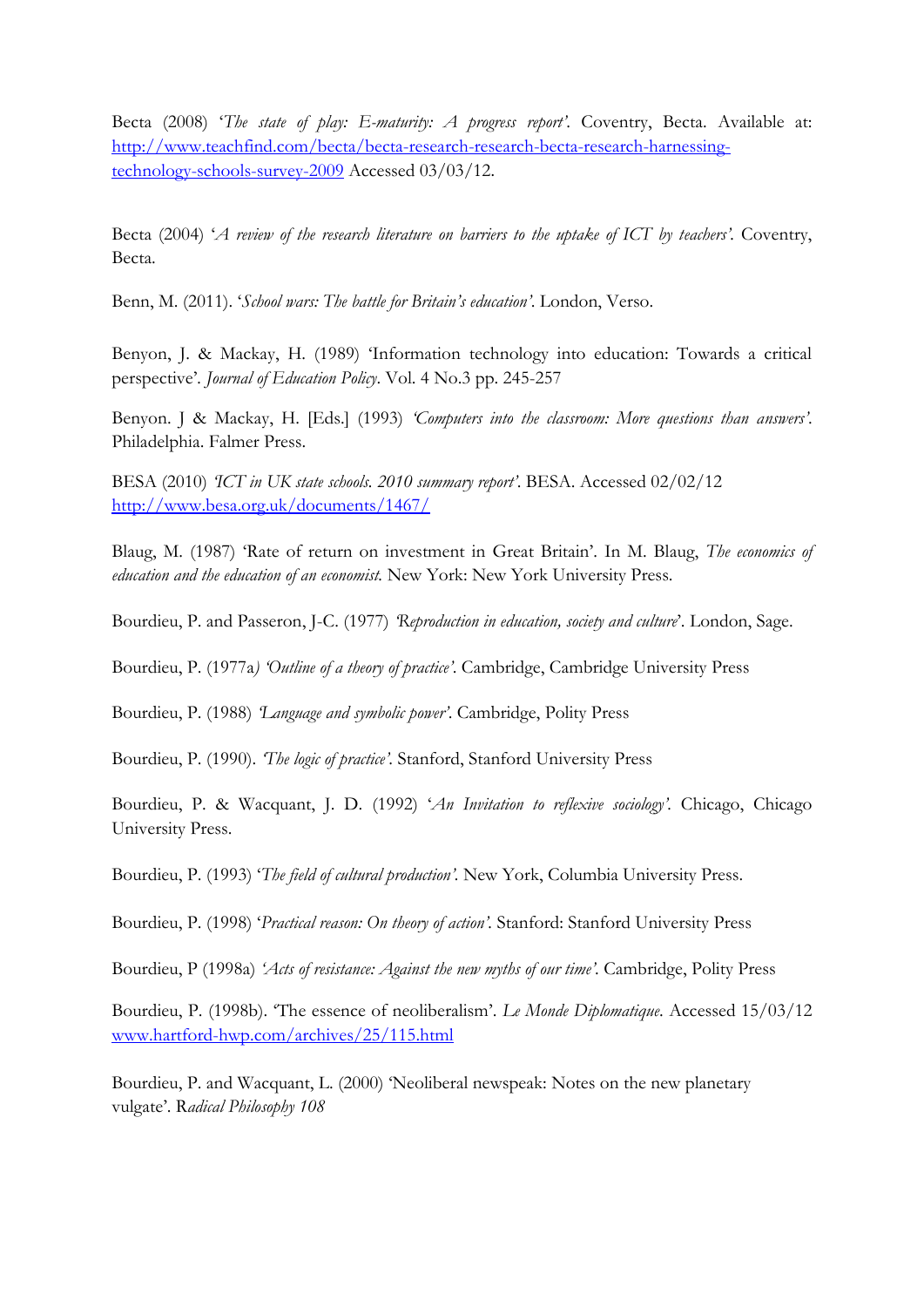Bourdieu, P. et al (2000) '*Weight of the world: Social suffering in contemporary society*. Stanford, Stanford University Press

Bourdieu, P (2003) 'Firing back: Against the tyranny of the market 2'. New York, The New Press

Chowdry, H., Crawford, C. and Goodman, A. (2009) '*Drivers and barriers to educational success: Evidence from the longitudinal study of young people in England'*, Institute for Fiscal Studies

Cuban, L. (2001) '*Oversold and underused: computers in the classroom'* (Cambridge MA, Harvard University Press).

Department for Education and Employment (DfEE) (1997). *'The Government's Consultation Paper. National Grid for Learning: Connecting the Learning Society'*. London HMSO.

Deaprtment for Education and Skills (DfES) (2002) '*Transforming the Way We learn: A vision for the future of ICT in schools'*. London, DfES.

DfES (2003) '*Fulfilling the Potential: transforming teaching and learning through ICT in schools'*. London, DfES.

DiMaggio, P.J., & Powell, W.W. (1983). 'The Iron Cage Revisited: Institutional Isomorphism and Collective Rationality in Organizational Fields'. *American Sociological Review*, *48*(2), 147-160.

Fairclough, N. (2000) 'Language and Neo-Liberalism'. *Discourse and Society 11(2)* London: Sage

Fisher, T. (2006) 'Educational Transformation: Is it, like beauty, in the eye of the beholder, or will we know it when we see it?' *Education and Information Technologies*, 11(3-4), 293-303.

Foucault, M. (1997) *'Discipline and punish: The birth of the prison'*. London, Allen Lane.

Giddens, A. (2002) *'Where now for new labour?'* The Fabian Scoiety, Polity Press. London

Goodson, I. & Mangan, M. (1996). 'Computer literacy as ideology'. *British Journal of Sociology of Education*. Vol. 17, No. 1.

Goodson, I. (1992). 'Computers in school as symbolic ideological action: The genealogy of the icon'. *Curriculum Journal* Vol.3 No.3 pp.261-276.

Hall, I. & Higgins, S. (2005) 'Primary school students' perceptions of interactive whiteboards'. Journal of Computer *Assisted Learning*, 21(2), 102-117.

Hammond, M., Younie, S., Woollard, J., Cartwright, V. & Benzie, D. (2009) *'What does our past involvement with computers in education tell us?: A view from the research community'*. The Association for Information Technology in Teacher Education. Accessed 09/11/11.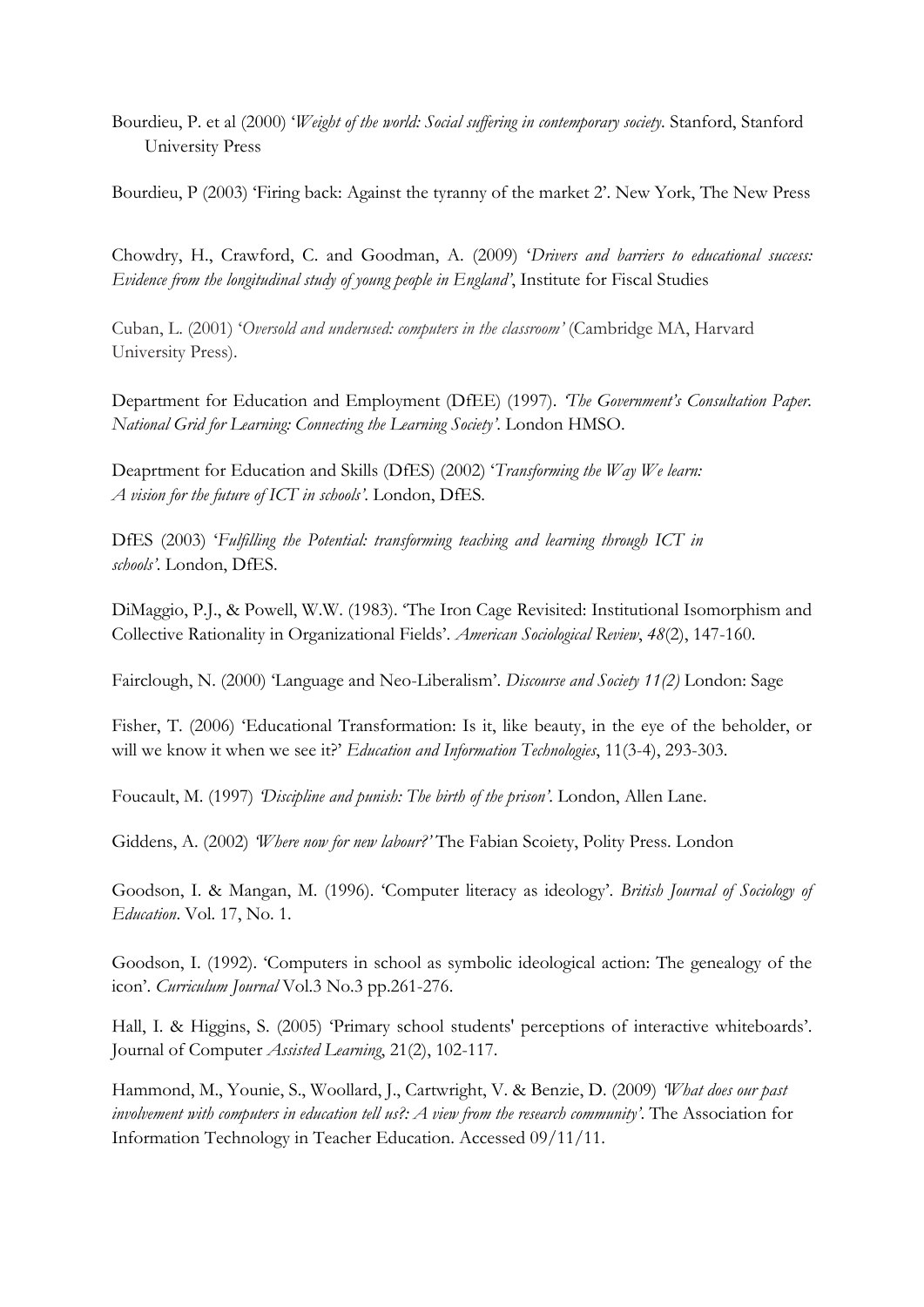[www2.warwick.ac.uk/fac/soc/wie/research/centre/centre\\_projects/current\\_projects/voices/b](http://www2.warwick.ac.uk/fac/soc/wie/research/centre/centre_projects/current_projects/voices/book/voicesbook.pdf) [ook/voicesbook.pdf](http://www2.warwick.ac.uk/fac/soc/wie/research/centre/centre_projects/current_projects/voices/book/voicesbook.pdf)

Hand, M. & Sandywell, B. (2002). 'E-topia as cosmopolis or citadel. On the democratizing and de-democratizing logics of the internet, or, toward a critique of the new technological fetishism'. *Theory, Culture & Society* 19 (1-2), pp. 197-225.

Harrison, C., Comber, C., Fisher, T., Haw, K., Lewin, C., Lunzer, E., McFarlane, A., Mavers, D., Scrimshaw, P., Somekh, B. and Watling, R. (2002) *'ImpaCT2: The Impact of Information and Communication Technologies on Pupil Learning and Attainment*'. ICT in Schools Research and Evaluation Series. DfES, London.

Harvey, D. (2005) *'A brief history of neoliberalism'*. Oxford University Press. New York.

Higgins, S, Beauchamp, G and Miller, D (2007). 'Reviewing the literature on interactive whiteboards'. *Learning, Media and Technology*, Vol 32 No 3 pp 213-35

Hoffman, J. (2004). '*Citizenship beyond the state'*. London: Sage.

Kable (2008) 'Education ICT in the UK public sector to 2012'. London, Kable.

Kvasny, L (2006) 'Cultural (re)production of digital inequality in a US community technology initiative. *Information, Communication and Society*, 9 (2), pp. 160-181.

Lash, S. (2002). '*Critique of information'*. London: Sage.

Leontev, A. N. (1978) *Activity, Consciousness and Personality*. Englewood Cliffs. Prentice Hall

Lyotard, J.-F. (1979) *'The Postmodern Condition: A Report on Knowledge'*. Manchester, Manchester University Press.

Macris, V. (2011) 'The Ideological Conditions of Social Reproduction'. *Journal for Critical Education Policy Studies,* vol.9. no.1. Accessed 03/03/12 [www.jceps.com/PDFs/09-1-02.pdf](http://www.jceps.com/PDFs/09-1-02.pdf)

Moss, G, Jewitt, C, Levaãiç, R, Armstrong, V, Cardini. A, Castle, F (2007). *The Interactive Whiteboards, Pedagogy and Pupil Performance Evaluation: An Evaluation of the Schools Whiteboard Expansion (SWE) Project:* London. Challenge. Institute of Education, University of London/ DfES: London.

NAACE (2008) *'ICT Mark'*. Available at:<http://www.naace.co.uk/ictmark> Accessed 03/03/12

National College of School Leadership (2004) *'Self Evaluation: Models, Tools and Examples of Practice*<sup>2</sup>. Nottingham, NCSL. Available at: http://dera.ioe.ac.uk/5951/4/self-evaluation-models[tools-and-examples-of-practice.pdf](http://dera.ioe.ac.uk/5951/4/self-evaluation-models-tools-and-examples-of-practice.pdf) Accessed 08/03/12

Noble, D. (1984). 'Computer literacy a ideology'. *Teacher College Record*, 85. No. 4 pp. 602-615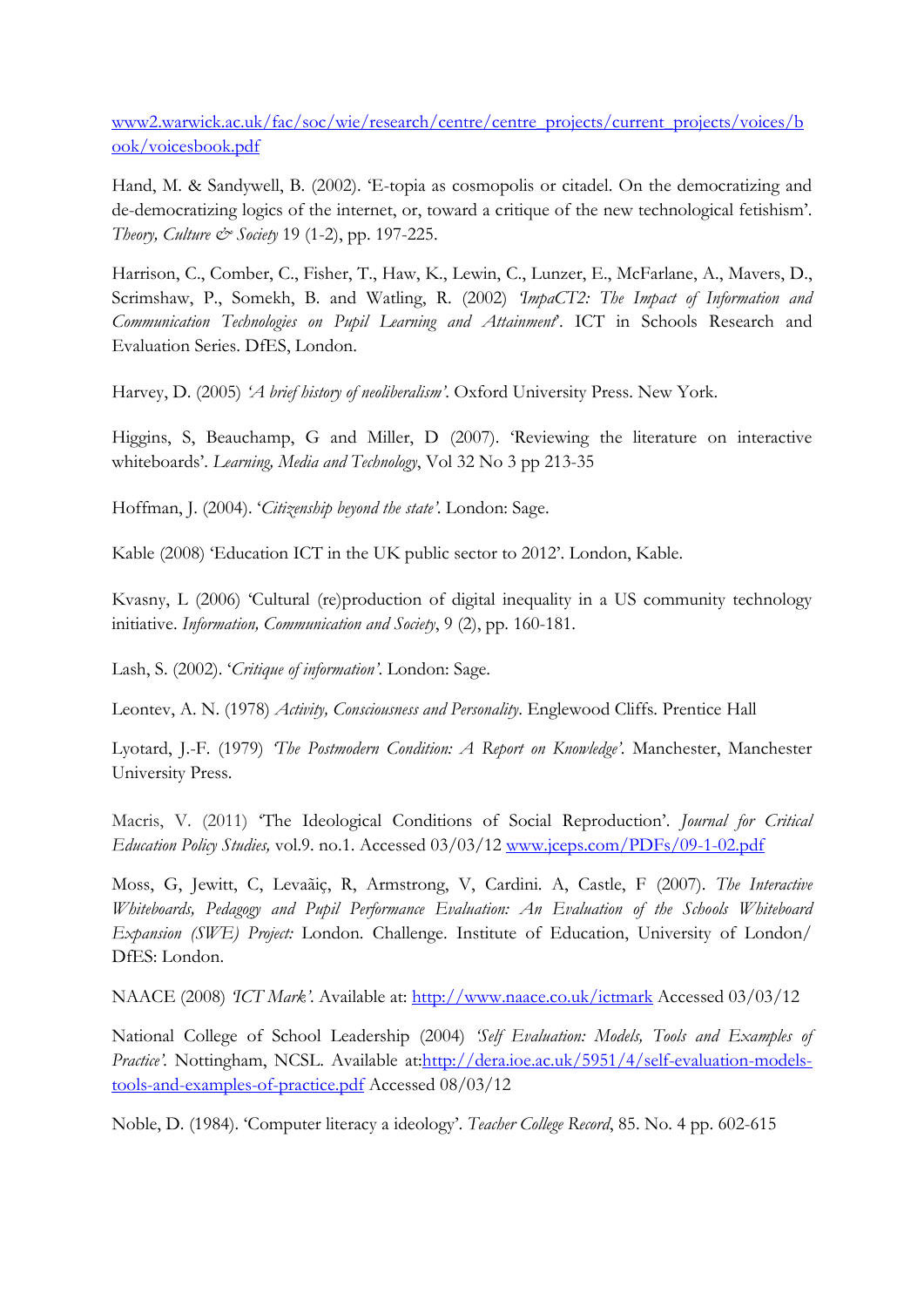Noble, D. F. (1998). 'Digital diploma mills: The automation of higher education'. *First Monday*. Accessed 03/03/12<http://communication.ucsd.edu/dl/ddm1.html>

Nutt, J. (2010) '*Professional educators and the evolving role of ICT in schools: Perspective report'*. CfBT Educational Trust. Accessed: 15/03/12. [www.ictliteracy.info/rf.pdf/ICTinSchools.pdf](http://www.ictliteracy.info/rf.pdf/ICTinSchools.pdf)

Pflaum, W. D. (2004) *'The technology fix: The promise and reality of computers in our schools'*. Alexandria, VA: Association for supervision and curriculum development

Rudd, T (2007) '*Interactive whiteboards in the classroom'*. Futurelab: Bristol

Savvas, A (2011). Forrester: School tech spending a 'bright spot' in 2011. Computerworld UK 04/02/11. Accessed 03/03/12. [www.computerworlduk.com/news/public-sector/3259425/forrester-school-tech-spending-a](http://www.computerworlduk.com/news/public-sector/3259425/forrester-school-tech-spending-a-bright-spot-in-2011/)[bright-spot-in-2011/##](http://www.computerworlduk.com/news/public-sector/3259425/forrester-school-tech-spending-a-bright-spot-in-2011/)

Selwyn, N. (1997). 'The continuing weakness of educational computing research'. *British Journal of Educational Technology*. Vol. 28 No.4 pp.305-307.

Selwyn, N (2008) 'Realising the potential of new technology? Assessing the legacy of New Labour's ICT agenda 1997–2007'. *Oxford Review of Education* 34 (6). *Special Issue: Blair's Educational Legacy?* 

Selwyn, N. (2011): Technology, media and education: telling the whole story, Learning, Media and Technology, 36:3, pp. 211-213.

Selwyn, N. (2011a) 'The place of technology in the Conservative-Liberal Democrat education agenda: an ambition of absence? *Educational Review.* Special Issue: "Education, Education, Education": New Government, New Policies? 63 (4)

Shakuntala, B., Cranmer, S., Perrotta, C. (2010*) 'Expert perspectives on creativity and innovation in European schools and teacher training: Enabling factors and barriers to creativity and innovation in compulsory education in Europe'*. Luxembourg: Publications Office of the European Union, European Communities.

Somekh, B., Underwood, J. et al. (2007) *'Final Report of the Evaluation of the ICT Test Bed Project'*. Becta, Coventry.

Stevenson, H (2011) 'Coalition Education Policy: Thatcherism's Long Shadow'. *FORUM,* 53 (2). Accessed 01/02/12. [www.wwwords.co.uk/FORUM](http://www.wwwords.co.uk/FORUM)

Trucano, M. (2005) '*Knowledge maps: ICT in education'*. Washington, D.C.: infoDev/World Bank